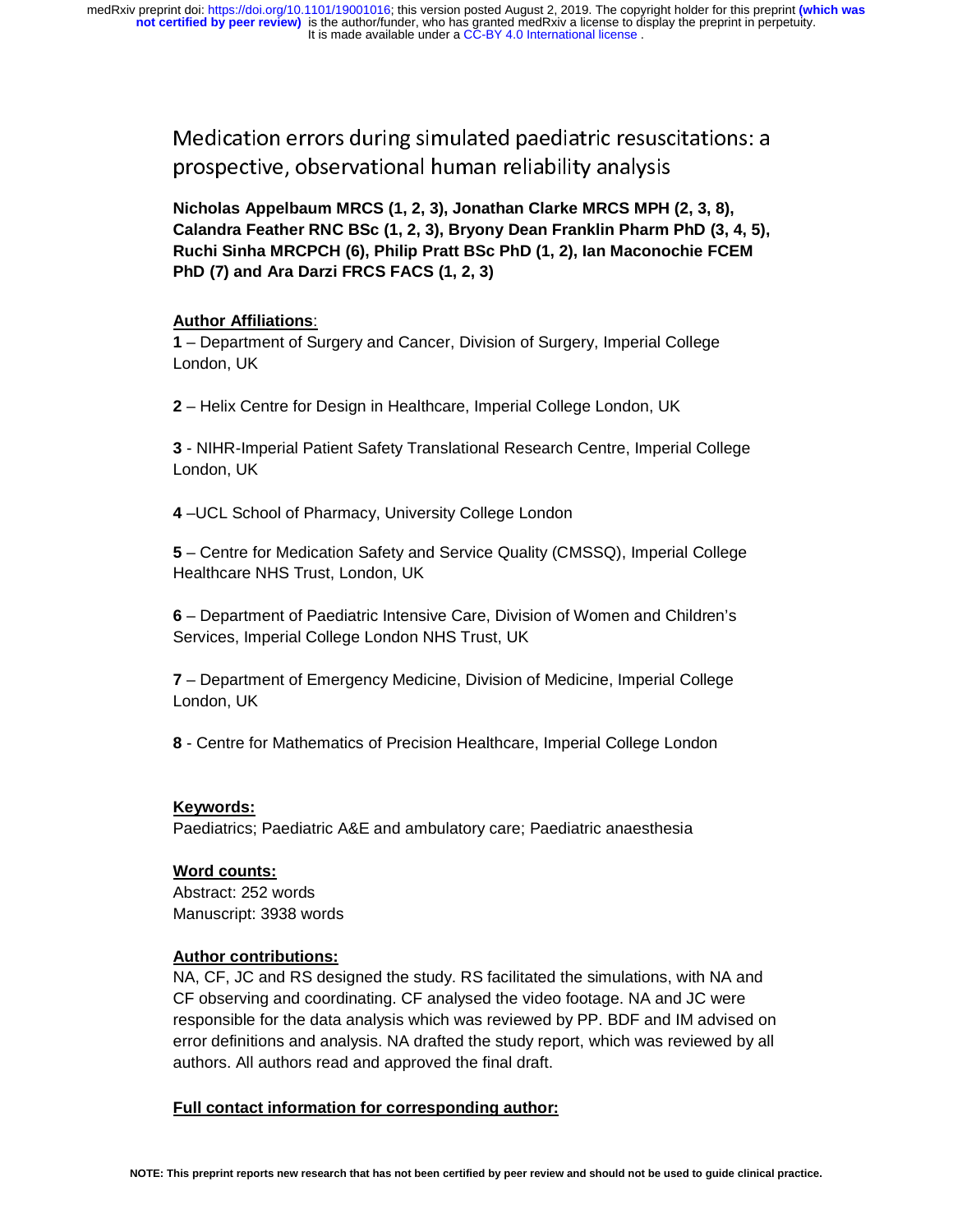> Calandra Feather Department of Surgery and Cancer Division of Surgery Imperial College London 10th Floor, QEQM Building St Mary's Hospital Praed Street, London, W2 1NY

Mob: +44 7977185577

Email: c.feather@imperial.ac.uk

Web: www.imperial.ac.uk/ighi www.helixcentre.com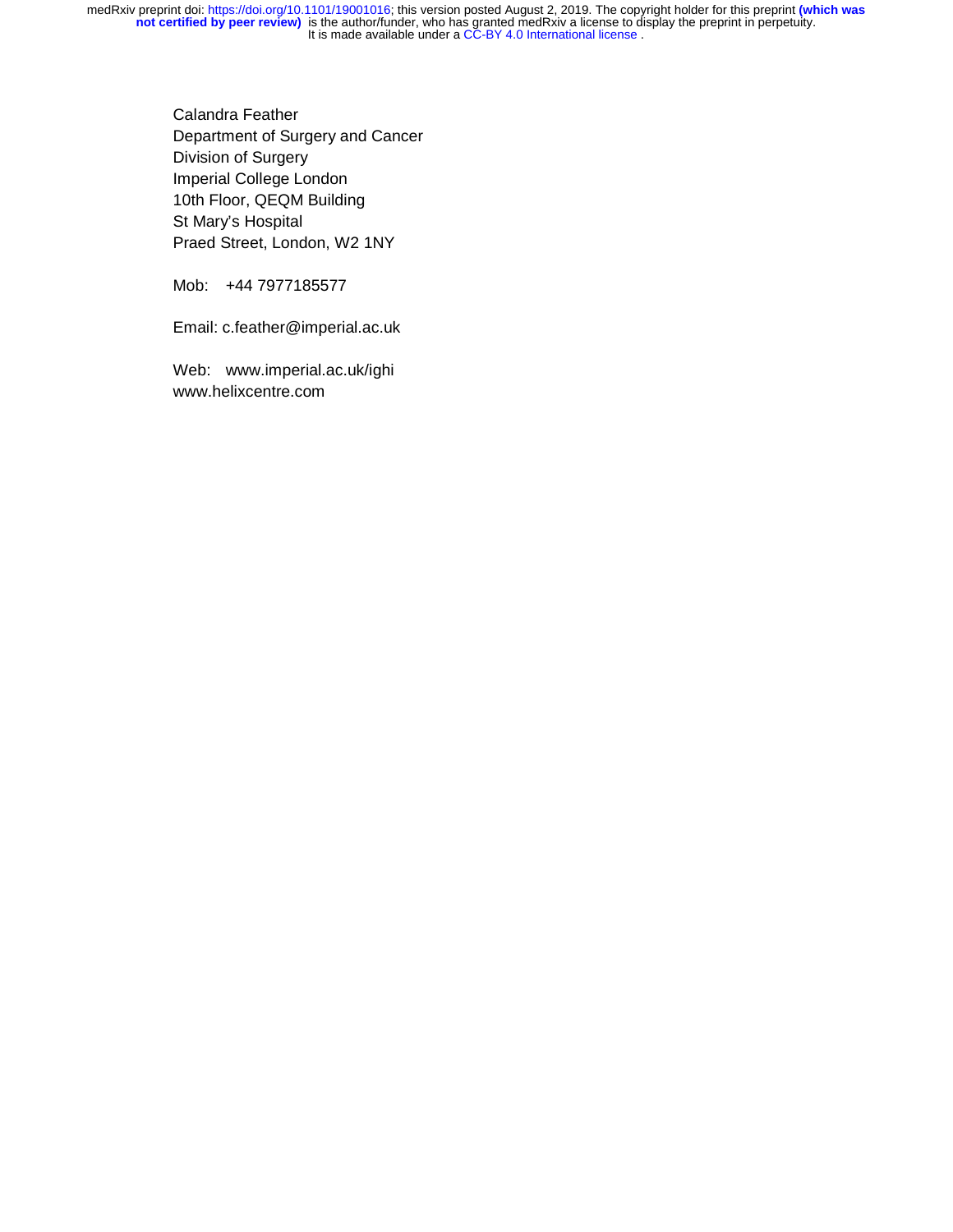# Medication errors during simulated paediatric resuscitations: a prospective, observational human reliability analysis

## Abstract

 **Introduction**: Medication errors during paediatric resuscitation are thought to be common. However, there is little evidence about the individual process steps that contribute to such medication errors in this context.

**Objectives**: To describe the incidence, nature and severity of medication errors in simulated paediatric resuscitations, and to employ human reliability analysis to understand the contributory role of individual process step discrepancies to these errors.

**Methods**: We conducted a prospective observational study of simulated resuscitations subject to video micro-analysis, identification of medication errors, severity assessment and human reliability analysis in a large English teaching hospital. Fifteen resuscitation teams of two doctors and two nurses each conducted one of two simulated paediatric resuscitation scenarios.

**Results:** At least one medication error was observed in every simulated case, and a large magnitude or clinically significant error in 11 of 15 cases. Medication errors were observed in 29% of 180 simulated medication administrations, 40% of which considered to be moderate or severe. These errors were the result of 884 observed discrepancies at a number of steps in the drug ordering, preparation and administration stages of medication use, 8% of which made a major contribution to a resultant medication error. Most errors were introduced by discrepancies during drug preparation and administration.

**Conclusions**: Medication errors were common with a considerable proportion likely to result in patient harm. There is an urgent need to optimise existing systems and to commission research into new approaches to increase the reliability of human interactions during administration of medication in the paediatric emergency setting.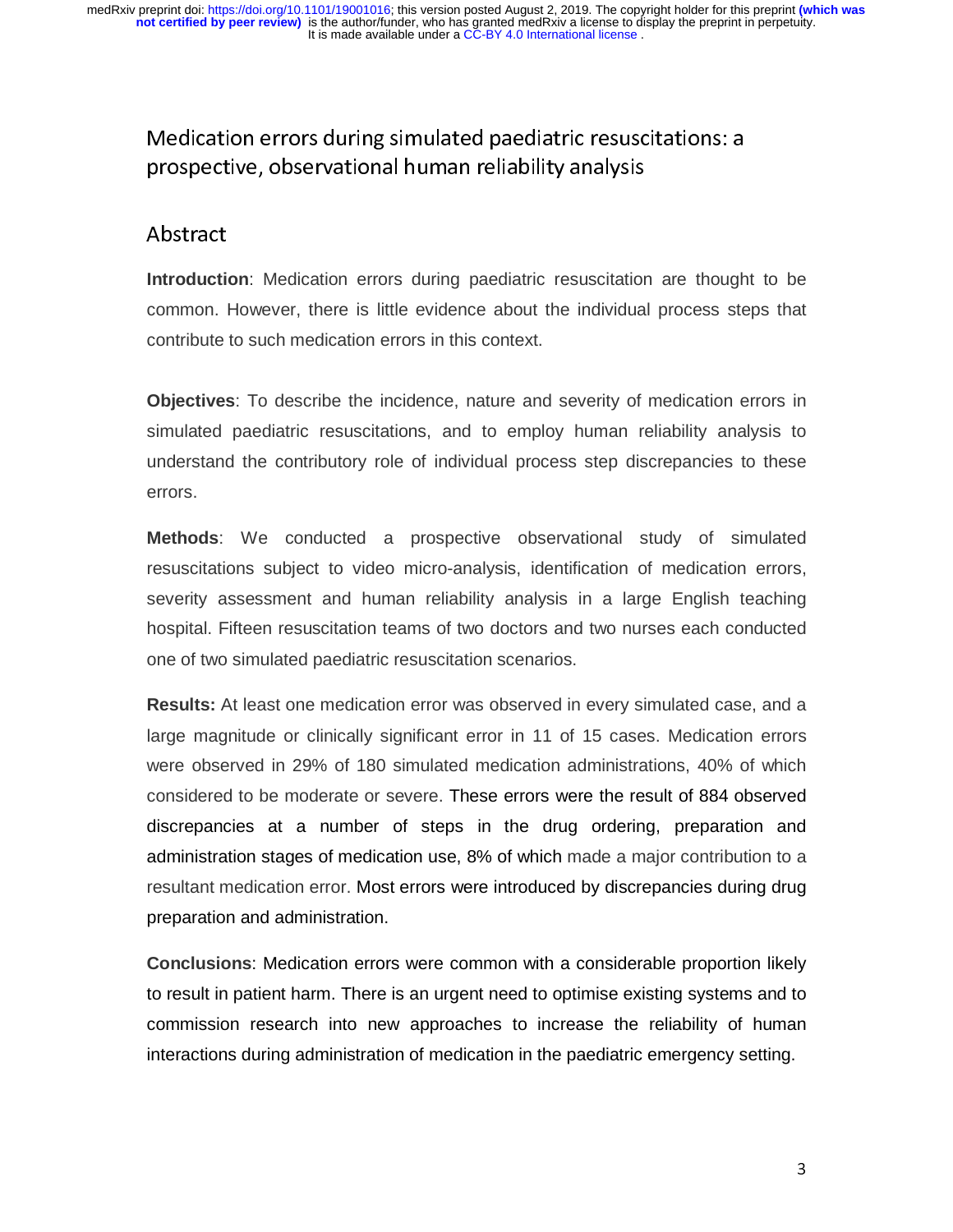### Strengths and limitations of this study

- This study is one of the first to use HRA methods to link task discrepancies with resultant medication errors, as well as to link these discrepancies directly to potential harm. This effort has demonstrated that a significant fraction of the burden of error in the paediatric emergency drug administration process originates during the preparation and administration phase and that most of these errors are likely to be undetected in clinical practice.
- This study was subject to a number of limitations. Although we went to considerable lengths to replicate the paediatric emergency environment, the simulation environment cannot truly reflect the clinical environment during a genuine emergency.
- Furthermore, this study was conducted at a single site and participants were not blinded to the purpose of the study, so it is potentially subject to preparation bias.
- Participants were recruited from the paediatric emergency unit, intensive care unit and general paediatrics ward and had variable experience of emergency cases. However, all participants worked in clinical units that manage critically ill children.

## Introduction

### Background

Medication errors are among the leading cause of avoidable harm in healthcare worldwide  $^1$  and up to three times more common in children than in adults.<sup>2</sup> The paediatric emergency environment, characterised by urgency and fraught with interruptions, is one of the clinical areas most vulnerable to error. Medication administration in emergencies is complex as it requires successful interactions between different teams of medical and nursing staff, as well as between individual members of these teams. An additional challenge relates to obtaining relevant medication information and translating this into the required dose and concentration of the correct drug to be administered by the correct route for the clinical indication,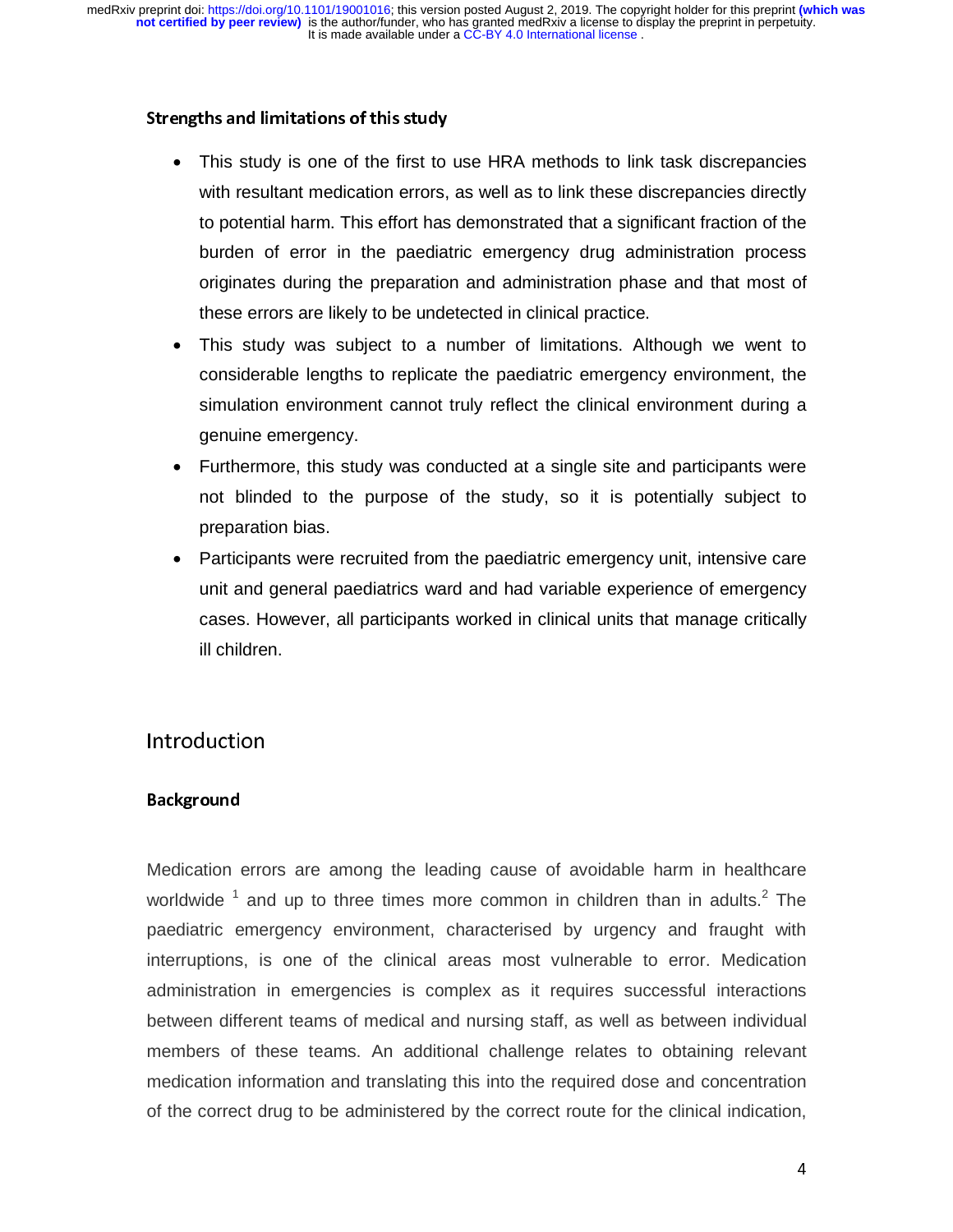all in a necessarily short space of time. Medication errors in general, and medication administration errors in particular, are both under-detected and under-reported, such that little is known of their incidence or impact during resuscitation. However, medication errors have been reported in 7 out of 10 simulated paediatric resuscitations,<sup>3</sup> with other recent simulation studies suggesting 26%  $4$  to 70%  $5$  of administered medicines being given at the wrong dose. Laboratory studies analysing syringes prepared for anaesthestic use have found at least 15% to be greater than 20% discrepant from the intended drug concentration. $6$ 

The broader, systems view of medical error, heralded by the Institute of Medicine's "To Err is Human" report, saw the widespread adoption of Reason's organisational accident model<sup>7</sup> in healthcare. More recently, human reliability analysis (HRA) techniques, previously commonplace only in other high risk industries, have become increasingly used in healthcare. $8,9$  HRA is based on the understanding that neither humans nor systems can be error-proof, and asserts that to improve safety and reliability, a thorough analysis of system vulnerabilities at a task level is needed, taking into account human-human and human-machine interactions.<sup>10,11</sup> Medication safety researchers have previously used a HRA technique, the systematic human error reduction and prediction approach (SHERPA), to identify system vulnerabilities in ward-based medication administration,<sup>12</sup> anaesthesia<sup>13</sup> and general surgery.<sup>14</sup> However, this approach has not been used quantitatively in medication safety research and has not been applied to paediatric resuscitation.

Our objectives were to describe the incidence, nature and severity of medication errors in simulated paediatric resuscitations, and then use HRA to understand the contributory role of individual process step discrepancies with a focus on those contributing to large magnitude and/or clinically significant errors.

## Methods

## Study design and setting

This prospective observational study was conducted April to November 2017 in a medical simulation facility within a large teaching hospital. The hospital has a paediatric emergency department (seeing 27,000 children each year) and a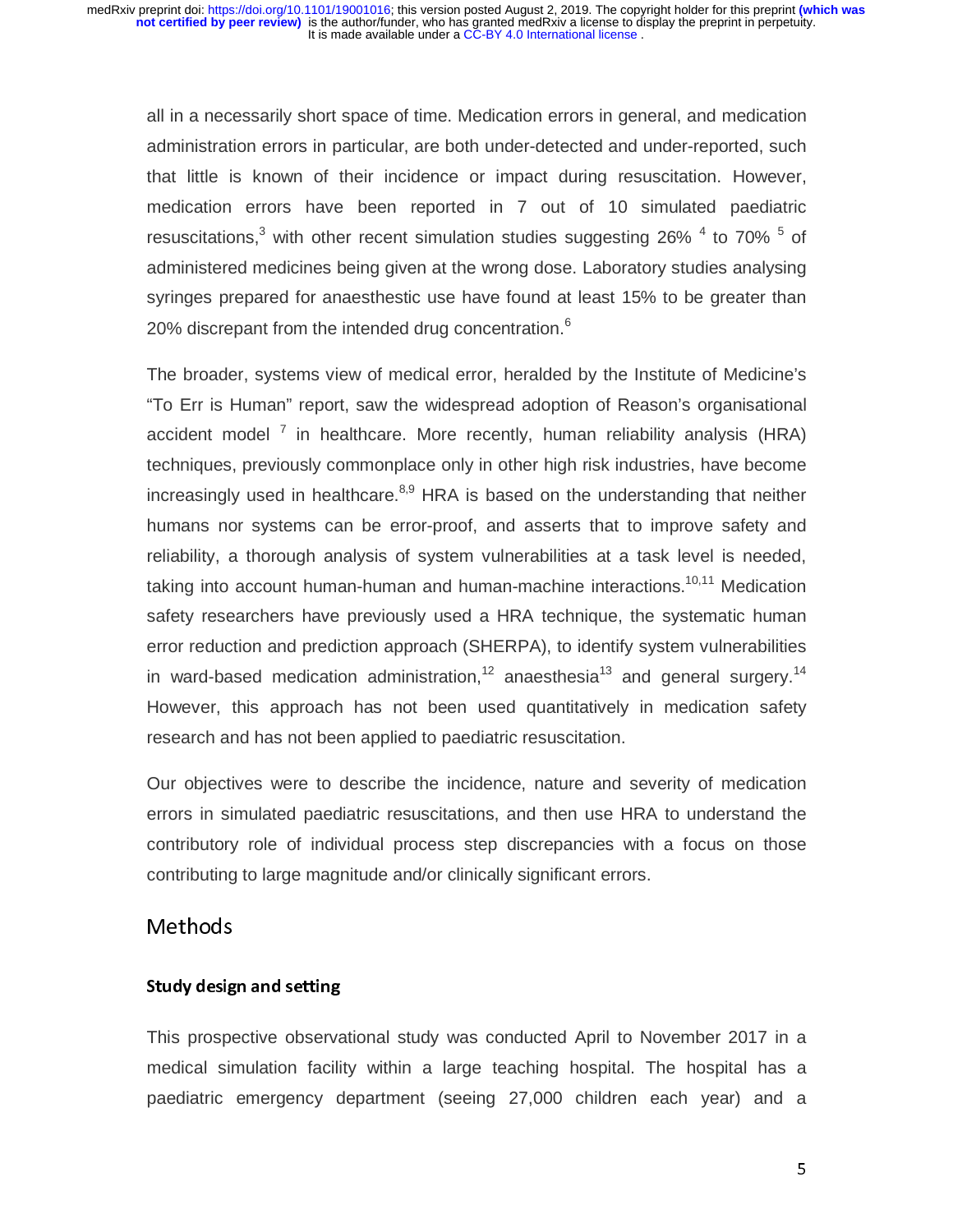comprehensive paediatric inpatient service (admitting 5,000 each year). The hospital used electronic prescribing in the inpatient setting, but during resuscitations, medications were more commonly ordered on paper prescription charts. We recruited resuscitation teams of four clinicians, that were randomised to participate in one of two standardised simulated paediatric resuscitation scenarios. The study was approved by the Health Research Authority and the hospital concerned. NHS ethics approval was not required. Participants gave written informed consent.

### Patient and Public Involvement

 The research team held a workshop with parents to get their feedback on the proposal, develop the PPIE plans, and identify future important areas for research. We actively sought attendees through INVOLVE's "People in Research" website, social media and Imperial College London's existing networks. Our team has also participated in a PPIE event run by the Royal College of Paediatrics and Child Health, in collaboration with MedsIQ (http://www.medsiq.org) and Medicines for Children (http://www.medicinesforchildren.org.uk), two UK-based paediatric medication safety initiatives.

### Participants

 Eligible participants were a convenience sample of medical and nursing staff from the departments of paediatrics and paediatric emergency medicine at the study hospital. Participants were assigned into teams comprising a senior doctor (a specialist registrar, with at least a year of prior experience as a registrar), a junior doctor, a senior nurse (with at least 5 years' nursing experience) and a junior nurse.

## Clinical scenarios

The two scenarios were:

- A. Prolonged status epilepticus in an 8-month-old, 8kg child
- B. Presumed meningococcal sepsis in a 10-month-old, 9kg child

The two scenarios (**Appendix 1)** were designed by a collaboration of paediatric nurses, emergency physicians, intensivists, general paediatricians, and anaesthetists. Face validity was established by an independent expert panel of six,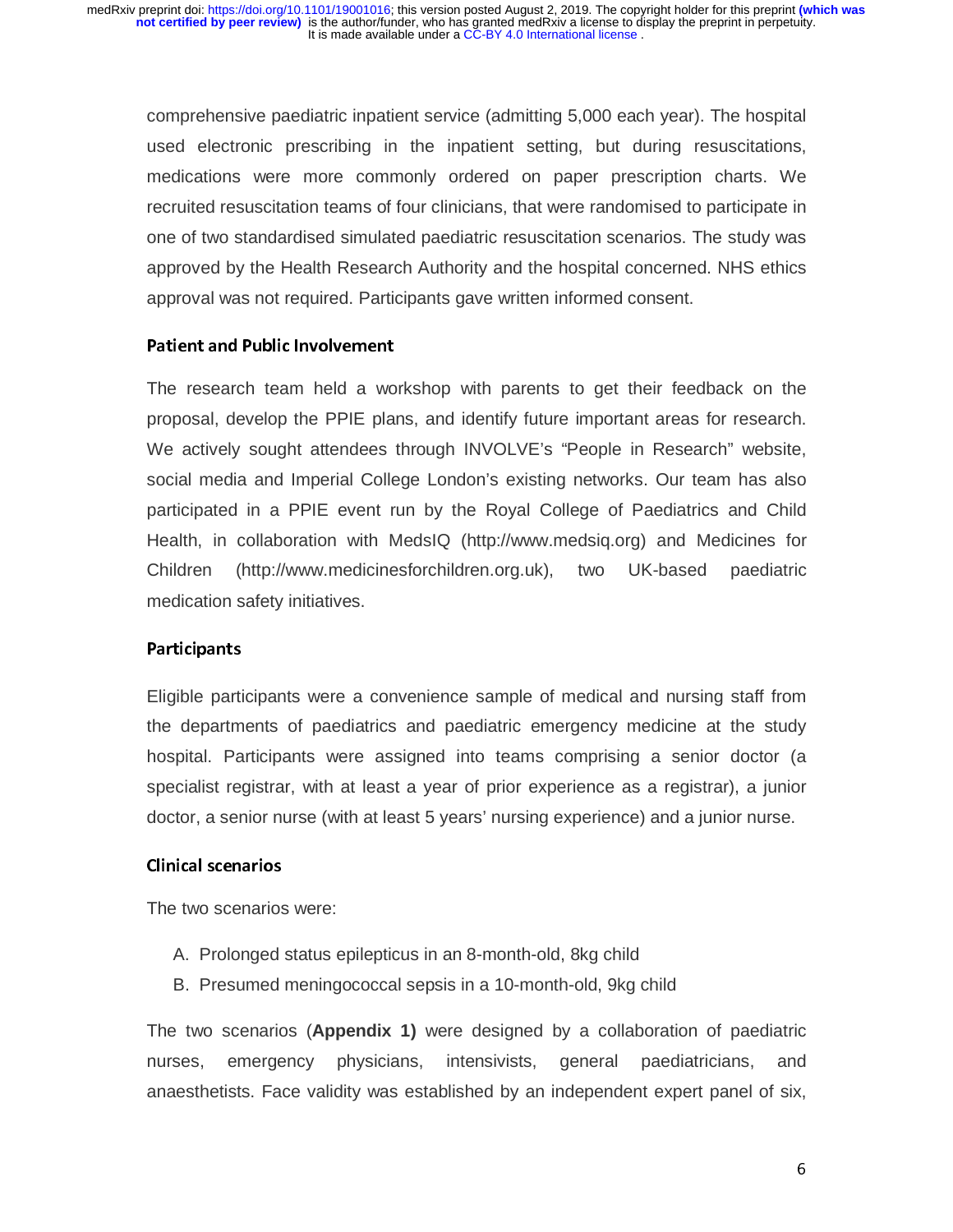with representation from each of these professional groups, including two lead paediatric clinical nurse educators. The two scenarios were determined to be similarly demanding.

A simulated paediatric resuscitation bay was created. The mannequin used was a SimBaby Version 2 (Laerdal Medical, Stavanger, Norway), and the syringe pump stack consisted of Alaris PK MK4 units (Becton Dickinson, Franklin Lakes, USA). All relevant print materials (e.g. formularies and protocols) and hospital information technology systems were available. Participants were requested to prescribe, prepare and administer medications exactly as per usual practice, to use mobile applications or websites as they would in clinical practice, and to telephone specialist colleagues if required. A paediatric intensivist, the hospital lead for paediatric simulation, ran the scenarios. She provided standardised clinical information as live feedback and answered questions regarding the child's response to treatment or their current condition when needed.

### Data sources and measurement

 A Scotia Medical Observation System (Smots, Scotia UK, Edinburgh, UK), with two 3-axis, ceiling-mounted video cameras, and three mobile, high-definition cameras equipped with boom microphones, was used. Both nurses in each team wore headmounted high-definition video cameras (GoPro Inc, California, USA). The video recordings were analysed by a research nurse with ten years' experience in paediatric intensive care.

## l. Outcome measures

 We used the term 'medication error' to describe an overall error with respect to a particular drug administration as a whole, and the term 'discrepancy' to refer to observed deviations at the level of the individual task. A discrepancy may or may not lead to a medication error.

Variation in clinician practice and human adaption to the complex process of medication ordering, preparation and administration typically results in many minor task discrepancies that may not individually, or even in combination, result in a medication error or patient harm.<sup>15</sup> To identify the most important task discrepancies,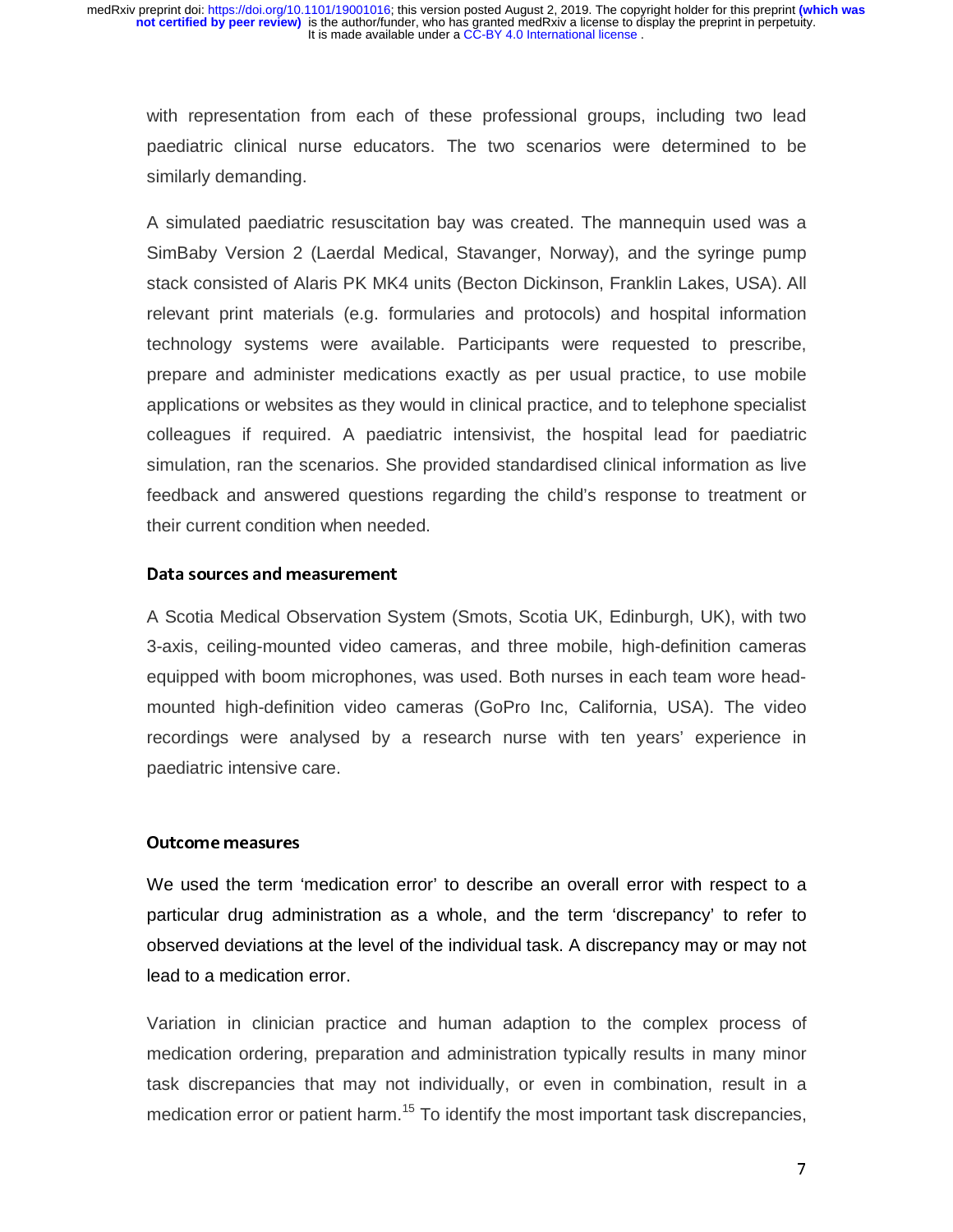we assessed all observed discrepancies to establish the extent to which they may or may not have contributed to any resultant medication errors.

**Figure 1** summarises the study objectives and associated analyses.

### Medication errors

Medication errors included any errors in dose, administration rate, concentration, drug, route or method of administration, timing, or delay in administration. Operational definitions for each of these are given in **Appendix 2.** Briefly, dosing errors were defined as a greater than 10% deviation from the recommended dosing range (DRDR)  $16$  at the study site. Any deviation from the recommended rate of administration (DRDRate) was calculated in a similar manner and deviations of more than 10% were considered to be medication errors. Deviations from the recommended concentration (DRC) of greater than 10% from the concentration specified in local guidance were also included as medication errors.

To identify delayed administrations, the time taken for the dose to be 'ready for delivery' (tDRD) was calculated as the time for the doctors to obtain any medication information required plus the nurse-led preparation time. The time to be ready for deliver was considered 'prolonged' when a particular team took more than double the median time for that specific drug across the entire study without clinical cause for the delay as determined by the nurse assessor. For example, if a medication administration was interrupted to reassess the patient clinically or to administer another medication as a priority, a prolonged tDRD would be excluded as an error on clinical grounds.

## *Severity assessment*

There are few validated tools that can be used to assess the severity of medication errors without knowledge of patient outcomes and that are thus usable in simulated studies <sup>17</sup>. One of these tools is that of Dean and Barber, based on 4-5 experts independently assessing each error on a 0 to 10 scale, and their mean score used as an index of severity. Mean scores under 3 suggest errors of minor severity, those between 3 and 7 as moderate and those greater than 7 as severe.<sup>18</sup> We therefore used this approach, with two paediatric intensivists, one paediatric anaesthetist, one senior critical care nurse, and one senior clinical pharmacist assessing each error.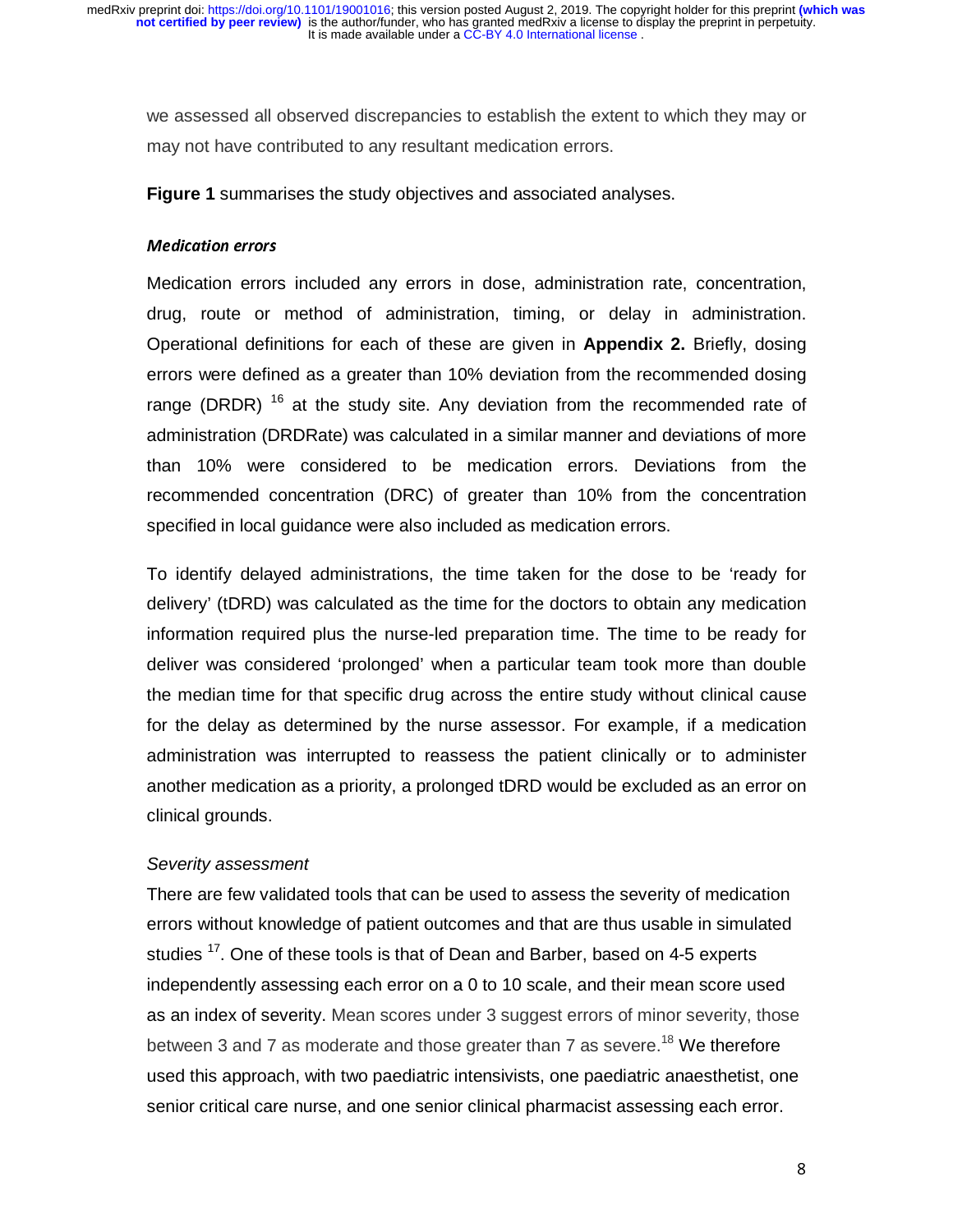### Discrepancies at the level of the task

A hierarchical task analysis (HTA) was developed based on a similar framework for ward-based medication administration<sup>12</sup> and assessed for face validity by five senior nurses in the study hospital. A generic human error taxonomy, based on SHERPA external error modes<sup>19</sup> with one additional error mode, 'information not sought', was used to code observed discrepancies against the HTA.

Where there were more than two discrepancies at a single step for a specific administration, the nurse assessor made a subjective assessment of which had the greater overall consequence, and assigned an error mode (Figure 2) to that discrepancy only. To capture 'root-cause' system vulnerabilities, steps where an action was performed correctly, but which perpetuated a previous medication error, were not classed as discrepancies.

### Significance assessment of task discrepancies

All task discrepancies were classified by the nurse assessor according to the contribution made by the discrepancy as follows:

**No contribution**: the discrepancy did not contribute to a medication error

**Minor contribution**: some contribution made to a medication error

**Major contribution**: the task discrepancy led directly to a medication error

### Data management and analysis

Medication errors were described according to the type of error, method of administration and stage of the medication use process in which the error occurred. Error rates were calculated using the total number of applicable administrations as the denominator.

Step discrepancies were presented as counts grouped by task and contribution to medication error. Discrepancy rates were calculated as the percentage of discrepancies that made a major, minor or no contribution to an error, with the number of observed discrepancies at each process step as the denominator. Of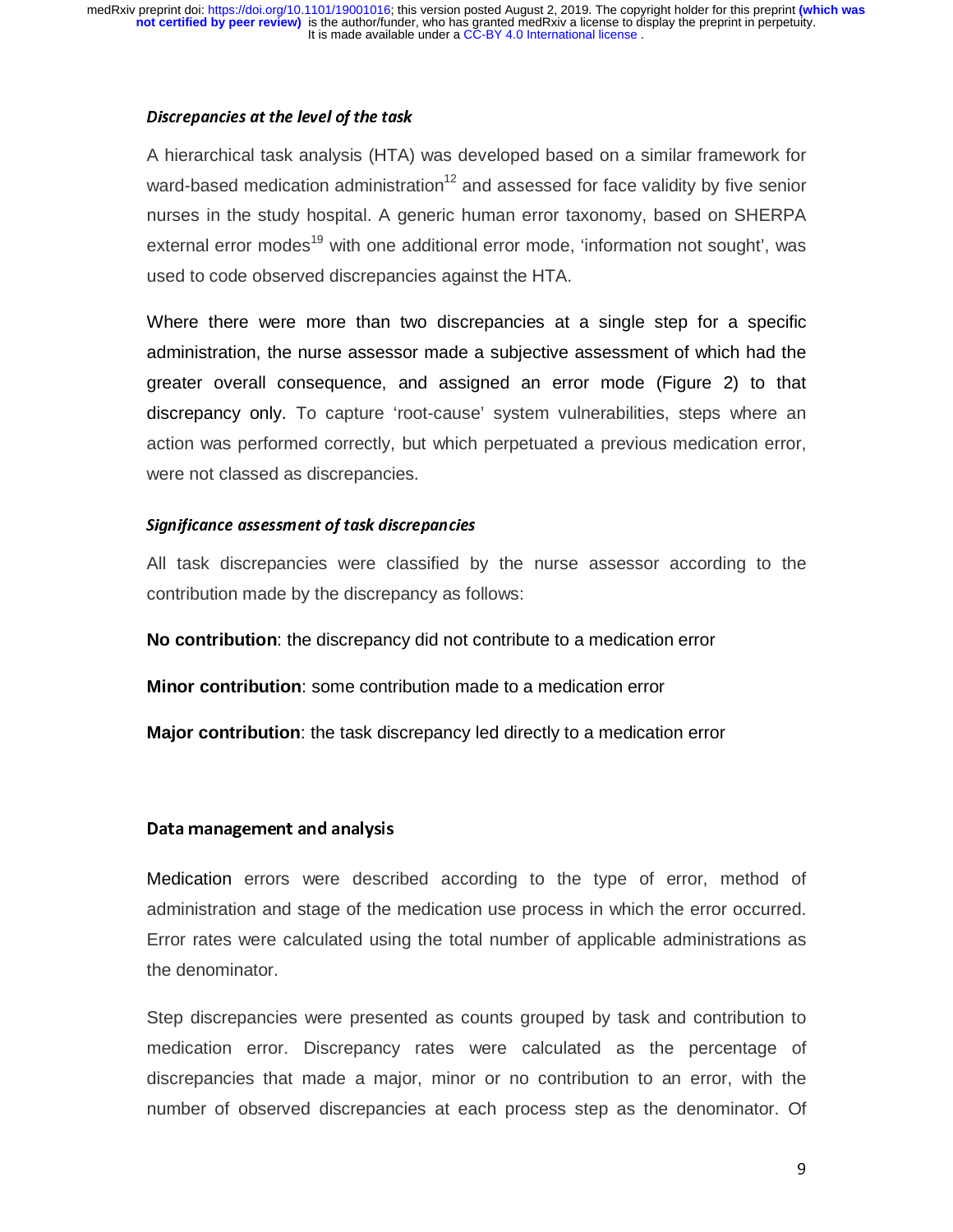those discrepancies making major contributions to medication errors, the proportion that led to clinically significant errors (severity score > 3) and/or large magnitude errors (DRDR or DRDRate > 25%) was also calculated.

There is no literature that quantifies the extent to which a step discrepancy having a minor or major contribution to an error is of greater significance than a step discrepancy that makes no contribution to an error. For a weighted, 'heat map' HRA analysis, it was therefore necessary to attribute different weights to discrepancies that resulted in error to those that did not. Sub-step discrepancies were therefore weighted, agreed by expert panel, as follows:

- No contribution: weight  $= 1$
- Minor contribution: weight  $= 10$
- Major contribution: weight  $= 40$

The total weighted significance score for each step was thereby calculated for each error mode.

## Inter-observer reliability

One of the 15 simulations was re-analysed by an additional independent nurse. Spearman's rank correlation coefficient was calculated for continuous variables and Cohen's Kappa for categorical variables.

## Results

Data were collected during 15 simulations according to participant availability, eight for prolonged seizures, and seven for meningococcal sepsis. Participants comprised 30 doctors and 30 nurses (**Table 1)**, each of whom completed one simulation. Interobserver reliability analysis revealed perfect agreement for categorical variables, and high agreement for continuous variables with a Spearman's rank correlation coefficient 0.957 or above.

## **Table 1. Characteristics of study population**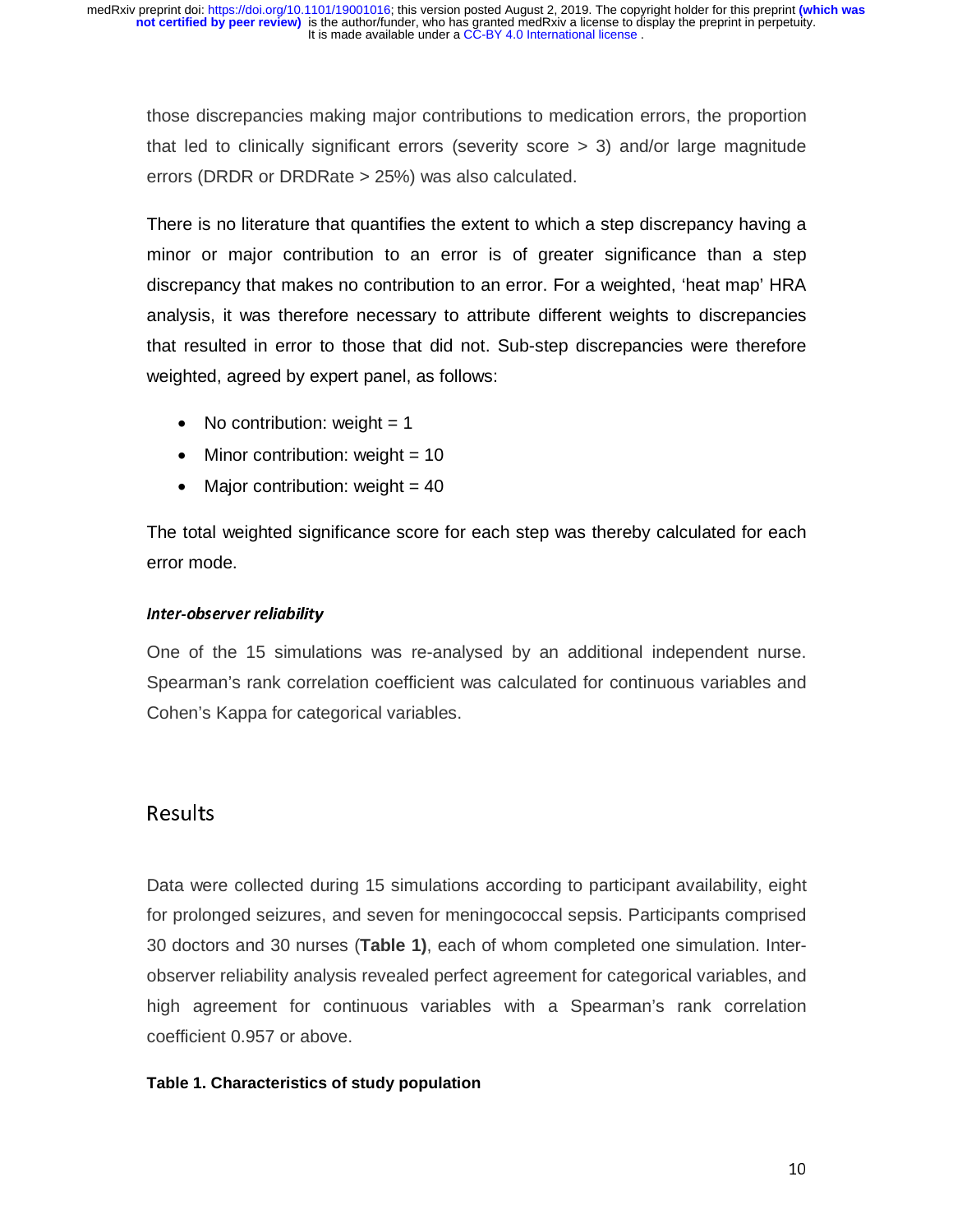|                                     | Overall     | <b>Doctors</b> | <b>Nurses</b> |
|-------------------------------------|-------------|----------------|---------------|
| Total number of participants        | 60          | 30             | 30            |
| Age t                               |             |                |               |
| Median (range)                      | $30(23-51)$ | $30.5(23-44)$  | 28 (23-51)    |
| Gender (%)                          |             |                |               |
| Female                              | 52 (87%)    | 23 (77%)       | 29 (97%)      |
| Male                                | 8 (13%)     | 7 (23%)        | 1(3%)         |
| Years in clinical practice (n, %)   |             |                |               |
| $0-5$                               | 32 (53%)    | 11 (37%)       | 21 (70%)      |
| $6 - 10$                            | 20 (33%)    | 16 (53%)       | 4 (13%)       |
| $11 - 15$                           | 5(8%)       | $3(10\%)$      | 2(7%)         |
| 16-20                               | 1(2%)       | $0(0\%)$       | 1(3%)         |
| >20                                 | 2(3%)       | $0(0\%)$       | 2(7%)         |
| Years in paediatric practice (n, %) |             |                |               |
| $0-5$                               | 37 (62%)    | 16 (53%)       | 21 (70%)      |
| $6 - 10$                            | 16 (27%)    | 12 (40%)       | 4 (13%)       |
| $11 - 15$                           | 5(8%)       | 2(7%)          | $3(10\%)$     |
| 16-20                               | 1(2%)       | $0(0\%)$       | 1(3%)         |
| >20                                 | 1(2%)       | $0(0\%)$       | 1(3%)         |

† Age data was omitted for five participants

### Medication errors

 Participants conducted 180 medication administrations. Overall, errors were observed reaching the patient for 52 drug administrations (29%) and at least once in every simulation. Of these errors, 30 (58%) were assessed as being of minor severity, 16 (31%) as moderate and 6 (12%) as severe. There were 27 large magnitude errors (52% of all errors), in which the DRDR / DRDRate was greater than 25%. Of all erroneous administrations that reached the patient, only two (4%) were noticed by staff after administration and therefore may have been reported in clinical practice. A detailed error analysis is provided in **Table 2** and description of the ten most severe errors in **Table 3**.

### Hierarchical task analysis

 The full HTA is shown as **Figure 3** and shows all steps assessed in the paediatric emergency drug administration process.

### Errors and discrepancies by stage of medication use and process sub-step

 Overall, 884 step discrepancies were observed, excluding dependent downstream discrepancies after an initial discrepancy. Of these 884 step discrepancies, 174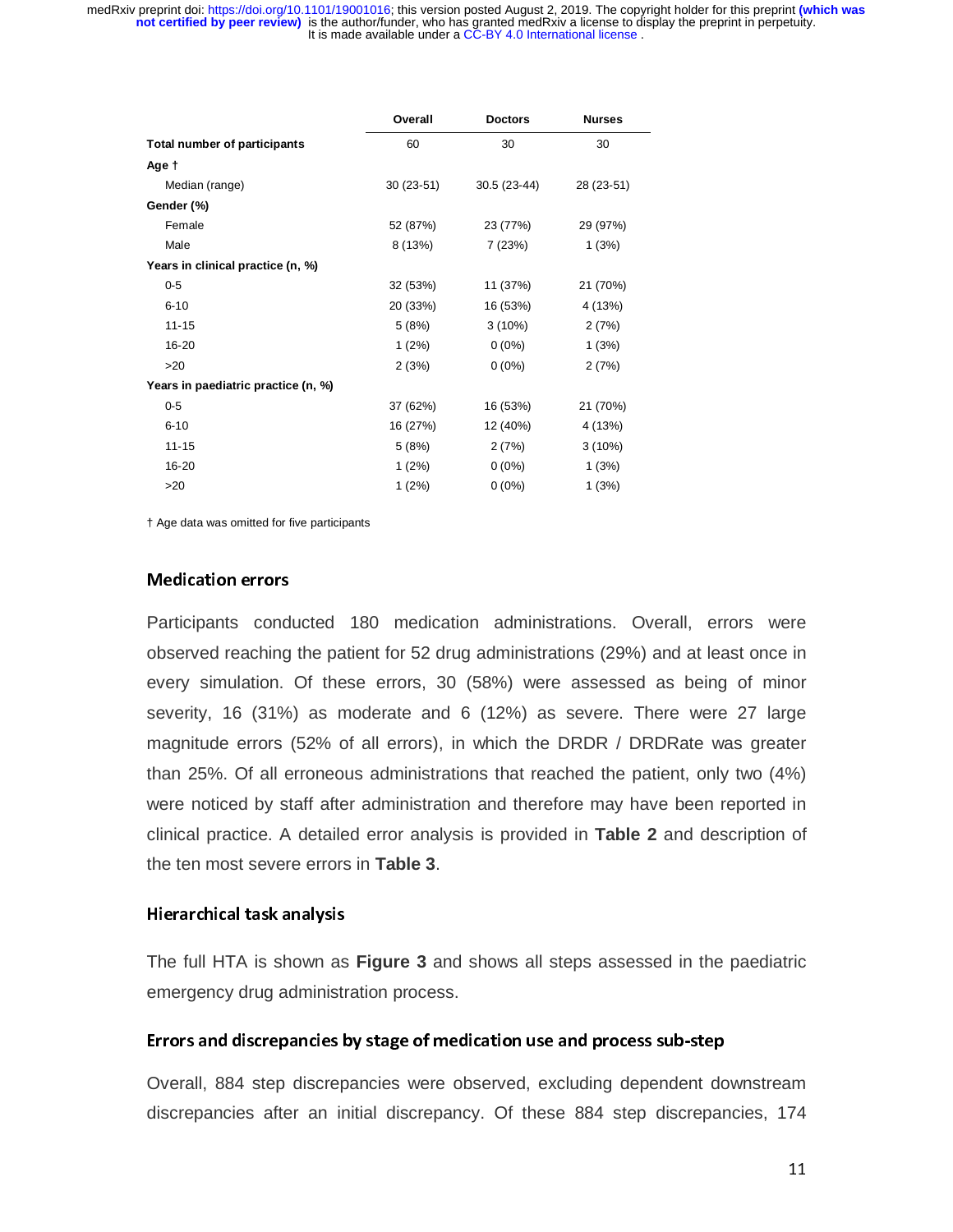(20%) were linked to a medication error, with 70 (8%) assessed as making a major contribution to an error, 104 (12%) making a minor contribution, and 710 (80%) making no contribution.

**Figure 2** shows the significance-weighted HRA data represented as a heat-map demonstrating the relative contributions of discrepancies at each step and by each error mode to medication errors. **Table 4** summarises the discrepancy counts per step as well as the percentage of both large magnitude and clinically significant errors with a major contribution made at each HTA step.

### *Errors and discrepancies during medication ordering*

We observed 170 discrepancies during the ordering phase. Five of the 22 clinically significant medication errors were due to discrepancies during medication ordering, with three of these due to incorrect dose information retrieval from the British National Formulary for Children. The majority of the remaining discrepancies (136) were due to incomplete verbal medication orders based on which drug preparation commenced, two of which resulted in medication errors. Of the 180 written medication orders examined, there were six discrepancies observed, all of which were corrected by the clinicians and therefore made no contribution to any dosing errors, but did result in one delayed administration.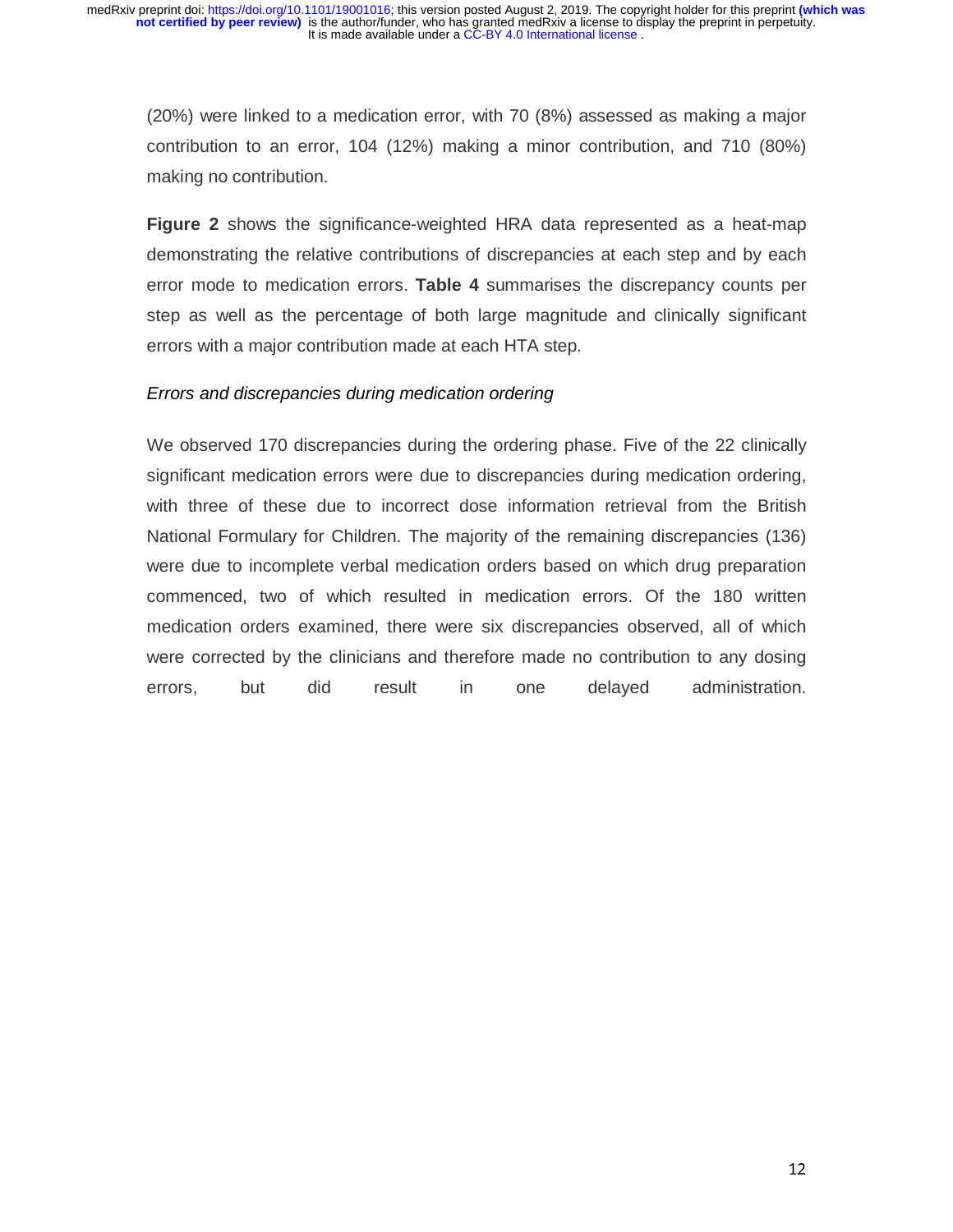#### **Table 2. Incidence, nature and severity of errors, presented by phase and type of error and method of administration**

|                                                              |                        |                                                            |                                                                        | <b>Severity assessment</b>             |                                              |                                         |                           |  |
|--------------------------------------------------------------|------------------------|------------------------------------------------------------|------------------------------------------------------------------------|----------------------------------------|----------------------------------------------|-----------------------------------------|---------------------------|--|
|                                                              | Number<br>of<br>errors | Incidence as %<br>of total<br>administrations<br>$(n=180)$ | Incidence as % of<br>administrations by<br>method of<br>administration | Minor<br>(severity<br>score < 3<br>(n) | Moderate<br>(severity<br>score 3 -<br>7) (n) | Severe<br>(severity<br>score > 7<br>(n) | Mean<br>severity<br>score |  |
| Any error                                                    | 52                     | 29%                                                        |                                                                        | 30                                     | 16                                           | 6                                       | 3.2                       |  |
| By stage of medication use and error<br>type                 |                        |                                                            |                                                                        |                                        |                                              |                                         |                           |  |
| <b>Prescription errors</b>                                   | 8                      | 4%                                                         |                                                                        | $\mathbf 2$                            | 4                                            | 2                                       | 5.1                       |  |
| Wrong dose                                                   | 8                      | 4%                                                         | $\overline{a}$                                                         | $\overline{2}$                         | $\overline{4}$                               | $\overline{2}$                          | 5.1                       |  |
| Wrong route                                                  | $\mathbf{1}$           | 1%                                                         |                                                                        | $\overline{a}$                         |                                              | 1                                       | $\overline{\phantom{a}}$  |  |
| Wrong drug                                                   | $\overline{a}$         | ÷,                                                         |                                                                        |                                        |                                              | $\overline{a}$                          |                           |  |
| Preparation and administration<br>errors                     | 40                     | 22%                                                        |                                                                        | 25                                     | 12                                           | 5                                       | 3.1                       |  |
| Wrong drug                                                   | $\mathbf{1}$           | 1%                                                         |                                                                        | ÷                                      | $\blacksquare$                               | 1                                       | $\sim$                    |  |
| Wrong dose prepared                                          | 10                     | 6%                                                         |                                                                        | 6                                      | 3                                            | $\mathbf{1}$                            | 2.8                       |  |
| Wrong diluent / concentration                                | 20                     | 11%                                                        |                                                                        | 12                                     | 6                                            | $\overline{2}$                          | 3.0                       |  |
| Wrong rate (infusions)                                       | 11                     | 6%                                                         |                                                                        | $\overline{\mathbf{4}}$                | 5                                            | $\overline{2}$                          | 4.2                       |  |
| Wrong route / method                                         | 9                      | 5%                                                         |                                                                        | 5                                      | 3                                            | $\mathbf{1}$                            | 3.6                       |  |
| Wrong time                                                   | 1                      | 1%                                                         |                                                                        |                                        |                                              | $\mathbf{1}$                            | $\overline{a}$            |  |
| By method of administration and error<br>magnitude           |                        |                                                            |                                                                        |                                        |                                              |                                         |                           |  |
| Bolus doses ( $n = 77$ in total)                             |                        |                                                            |                                                                        |                                        |                                              |                                         |                           |  |
| Any error                                                    | 24                     |                                                            | 31%                                                                    | 13                                     | $\overline{7}$                               | 4                                       | 3.6                       |  |
| Dose error, DRDR $†$ > 10%                                   | $\overline{7}$         |                                                            | 9%                                                                     | $\overline{a}$                         | 5                                            | $\overline{2}$                          | 5.0                       |  |
| Dose error, DRDR $†$ > 25%                                   | 6                      |                                                            | 8%                                                                     | ÷,                                     | 4                                            | $\overline{2}$                          | 5.7                       |  |
| Delayed administration, dose correct                         | 5                      |                                                            | 7%                                                                     | $\overline{2}$                         | $\overline{2}$                               | $\mathbf{1}$                            | 4.2                       |  |
| Delayed administration, dose error                           | ÷                      |                                                            |                                                                        |                                        |                                              |                                         | $\blacksquare$            |  |
| Intermittent infusions ( $n = 48$ in total)                  |                        |                                                            |                                                                        |                                        |                                              |                                         |                           |  |
| Any error                                                    | 18                     | ä,                                                         | 38%                                                                    | 10                                     | 7                                            | 1                                       | 3.2                       |  |
| Total dose error, DRDR <sup>T</sup> > 10%                    | 5                      |                                                            | 10%                                                                    | 3                                      | $\overline{2}$                               | L,                                      | 3.7                       |  |
| Total dose error, DRDR $\frac{1}{2}$ > 25%                   | 3                      |                                                            | 6%                                                                     | $\mathbf{1}$                           | $\overline{2}$                               |                                         | 5.2                       |  |
| Rate error, DRDRate <sup>#</sup> > 10%*                      | 8                      |                                                            | 17%                                                                    | $\overline{2}$                         | 5                                            | 1                                       | 4.6                       |  |
| Rate error, DRDRate <sup>#</sup> > 25%*                      | 6                      |                                                            | 13%                                                                    | $\overline{a}$                         | 5                                            | $\mathbf{1}$                            | 6.0                       |  |
| Delayed administration, correct dose<br>and rate             | $\overline{2}$         |                                                            | 4%                                                                     | $\overline{2}$                         |                                              |                                         | 1.4                       |  |
| Delayed administration, incorrect<br>dose or rate            | 1                      |                                                            | 2%                                                                     |                                        | 1                                            |                                         | $\overline{\phantom{a}}$  |  |
| Continuous infusions (n = 55 in total)                       |                        |                                                            |                                                                        |                                        |                                              |                                         |                           |  |
| Any error                                                    | 10                     | ٠                                                          | 18%                                                                    | 7                                      | $\overline{2}$                               | 1                                       | 2.2                       |  |
| Delivery rate error, DRDRate <sup>+</sup> > 10%              | 5                      |                                                            | 9%                                                                     | $\overline{2}$                         | $\overline{\mathbf{c}}$                      | 1                                       | 3.4                       |  |
| Delivery rate error, DRDRate <sup><math>+</math></sup> > 50% | 5                      |                                                            | 9%                                                                     | $\overline{2}$                         | $\overline{2}$                               | $\mathbf{1}$                            | 3.4                       |  |
| Delayed administration, correct<br>delivery rate             | 1                      |                                                            | 2%                                                                     | 1                                      |                                              |                                         |                           |  |
| Delayed administration, with<br>incorrect delivery rate      | 1                      |                                                            | 2%                                                                     |                                        | 1                                            |                                         |                           |  |

More than one error type can occur in one medication administration and a single medication error may meet more than one criterion, so individual error types do not sum to the total by stage or method. Other error types (for example diluent errors) are included in the 'any error' counts, but are not presented as sub-counts.

\*Rate errors are only shown for intermittent infusions where the delivery rate error is due to a pump-programming error.

† DRDR (deviation from recommended dosing range) = absolute value of the percentage difference from the recommended dose or dose range

‡ DRDRate (deviation from recommended dosing rate) = absolute value of the percentage difference from the recommended rate of administration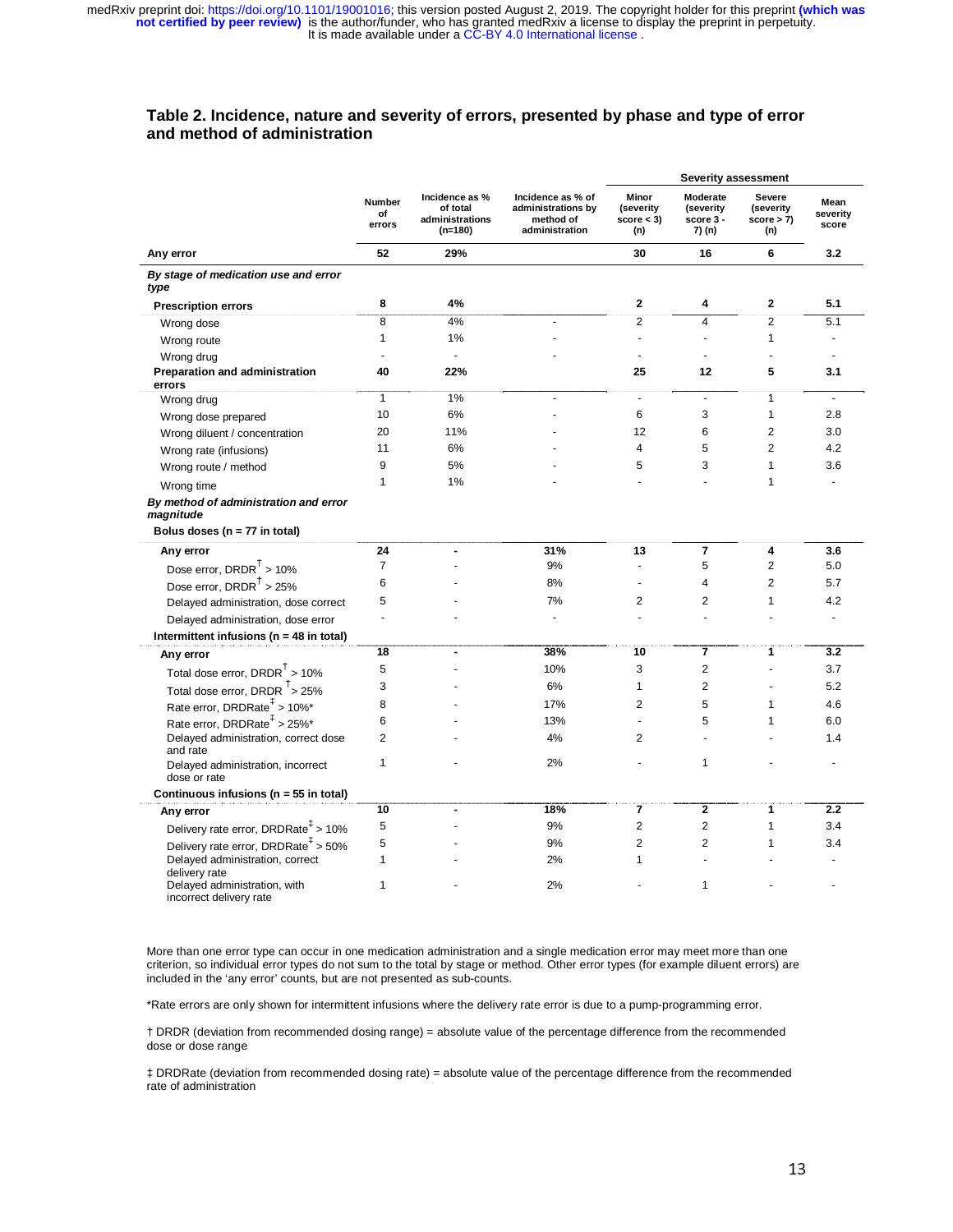| Rank           | <b>Medication</b> | <b>DRDR</b> | <b>DRDRate 1</b> | <b>Other error</b>                   | <b>Severity</b><br>score | <b>Error detail</b>                                                                                                         | <b>Error cause</b>                                                                                                                                                                                                                                                                                |
|----------------|-------------------|-------------|------------------|--------------------------------------|--------------------------|-----------------------------------------------------------------------------------------------------------------------------|---------------------------------------------------------------------------------------------------------------------------------------------------------------------------------------------------------------------------------------------------------------------------------------------------|
|                | Thiopentone       | 900%        |                  |                                      | 8.8                      | 320mg rather than 32mg given as<br>IV bolus                                                                                 | Doctors asked for two doses of thiopentone to be prepared<br>which were ordered at 32mg each. Nurse read phenytoin<br>dose, which was 160mg, written on the line above the<br>thiopentone order on the medication chart. Two boluses of<br>160mg rather than 32mg were prepared and administered. |
| $\overline{2}$ | Calcium chloride  | 789%        |                  |                                      | 8.6                      | 8.8mmol rather than 0.99mmol<br>given as IV bolus                                                                           | Incorrect dose for indication selected and prescribed from<br><b>British National Formulary (BNF)</b>                                                                                                                                                                                             |
| 3              | Thiopentone       |             |                  | Timing error                         | 8.2                      | Given prior to anaesthetist ready                                                                                           | Medication prepared and administered prior to medical and<br>anaesthetic team being ready to manage airway and breathing                                                                                                                                                                          |
| 4              | Dextrose          |             |                  | 14 minutes<br>taken to<br>administer | 7.5                      | 825% median time for dextrose.<br>Hypoglycaemic patient, glucose =<br>2.2                                                   | Excessive time spent working out required volume to<br>administer due to confusion caused when checking<br>concentration information across multiple resources                                                                                                                                    |
| 5              | Adrenaline        |             | $-88.9%$         | 18 minutes<br>taken to<br>administer | 7.5                      | 286% median time for adrenaline<br>infusions                                                                                | Team unfamiliar with prescribing and preparing adrenaline<br>infusion, time spent accessing multiple resources                                                                                                                                                                                    |
| 6              | Phenytoin         |             | 300%             |                                      | 7.2                      | Correct dose given undiluted at<br>four times the recommended<br>administration rate (4mg/kg/min<br>rather than 1mg/kg/min) | Calculation error when setting up rate on pump, administered<br>over 5 minutes instead of 20 minutes. Undiluted phenytoin<br>infusions are not in accordance with local policy but this was<br>not clearly indicated in the IV administration quidance                                            |
| $\overline{7}$ | Phenytoin         |             | $-99.2%$         |                                      | 6.9                      | Correct dose given too slowly<br>(0.0078mg/kg/min rather than<br>1mg/kg/min)                                                | Calculation error when setting up rate on pump                                                                                                                                                                                                                                                    |
| 8              | Aciclovir         | $-45.5%$    | 163.3%           |                                      | 6.8                      | 105mg rather than 210mg given as<br>infusion and run over 20 mins<br>instead of an hour                                     | Incorrect dose chosen for indication from BNF and<br>administered over 20 mins instead of 1 hour. Correct dose was<br>on following page of BNF                                                                                                                                                    |
| 9              | Aciclovir         | $-45.5%$    |                  |                                      | 6.2                      | 105mg instead of 210mg                                                                                                      | Incorrect dose selected for indication from BNF. Correct dose<br>was on following page of BNF                                                                                                                                                                                                     |
| 10             | Aciclovir         |             | high             |                                      | 5.7                      | Given as a neat bolus rather than<br>being diluted and infused                                                              | Administered as bolus instead of as an infusion over 1 hour                                                                                                                                                                                                                                       |

### **Table 3. Details of the ten most severe medication errors by severity score**

† DRDR (deviation from recommended dosing range) = percentage difference from the recommended dose or dose range

‡ DRDRate (deviation from recommended dosing rate) = percentage difference from the recommended rate of administration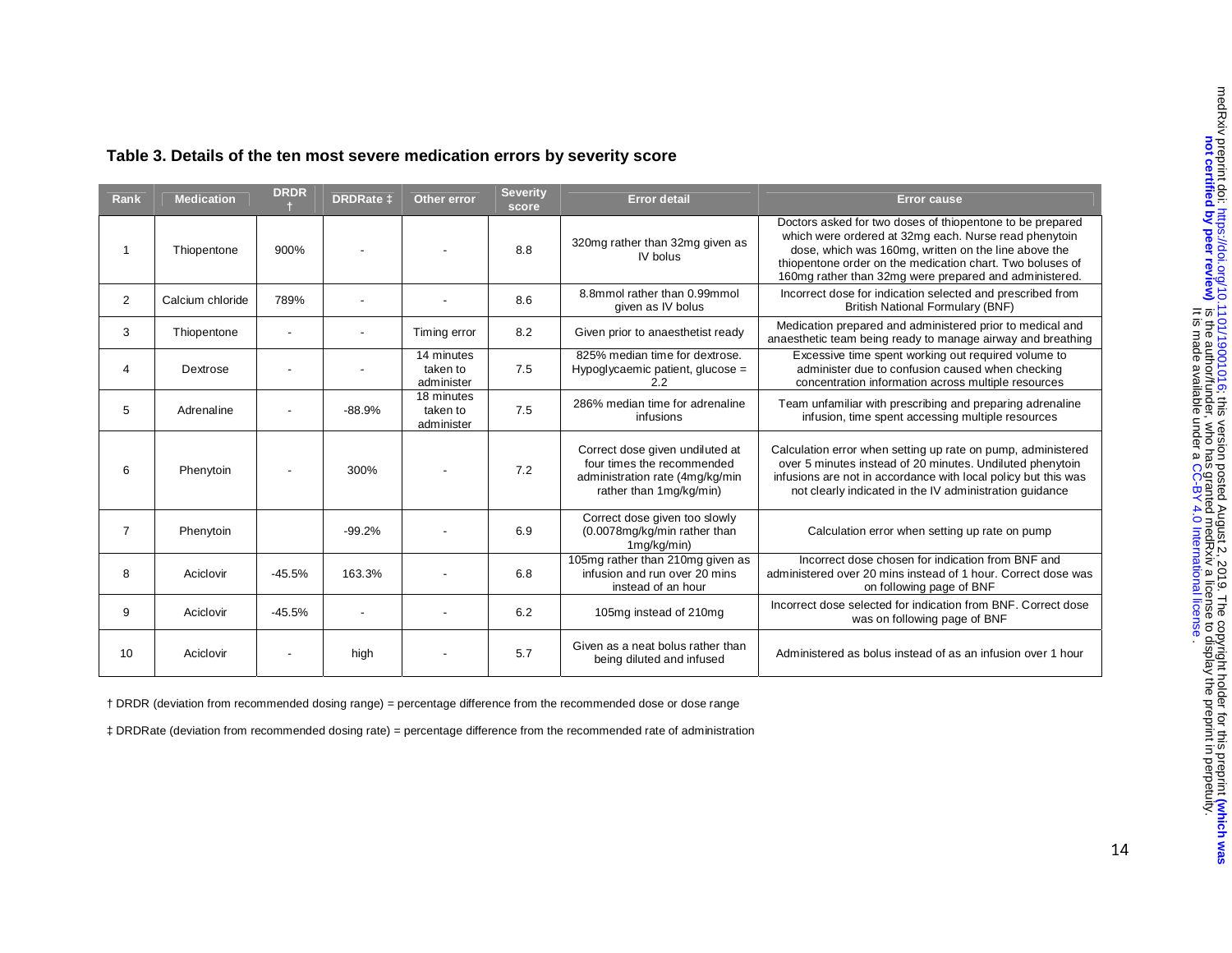### **Table 4. Number, frequency and relationship of discrepancies to resultant errors with sub-analysis of major discrepancies that resulted in large magnitude and clinically significant errors**

 **Relationship to resultant errors**

|                                                               |                               |                              |                                 | Discrepancies which made a major contribution to a<br>medication error |                                                                                           |                                                                                      |
|---------------------------------------------------------------|-------------------------------|------------------------------|---------------------------------|------------------------------------------------------------------------|-------------------------------------------------------------------------------------------|--------------------------------------------------------------------------------------|
| Stage of deviation                                            | Total<br>discrepancies<br>(n) | No<br>contribution<br>n (%*) | Minor<br>contribution<br>n (%*) | Major<br>contribution,<br>total $(n, %^*)$                             | <b>Discrepancies</b><br>that resulted in<br>clinically<br>significant<br>errors (n, %*) † | <b>Discrepancies</b><br>that resulted<br>in large<br>magnitude<br>errors n (%*)<br>ŧ |
| <b>OVERALL</b>                                                | 884                           | 710 (80.3)                   | 104 (11.8)                      | 70 (7.9)                                                               | 33 (47.1)                                                                                 | 31 (44.3)                                                                            |
| <b>ORDERING PHASE</b>                                         | 170                           | 159 (93.5)                   | 2 (1)                           | 9(5)                                                                   | 5 (23)                                                                                    | 6 (22)                                                                               |
| Determine dose                                                | 29                            | 21 (72)                      | 1(3)                            | 7 (24)                                                                 | 5 (23)                                                                                    | 6 (22)                                                                               |
| Dose from memory                                              | $\overline{4}$                | 2(50)                        | $\overline{\phantom{a}}$        | 2(50)                                                                  | $\overline{\phantom{a}}$                                                                  | 1(4)                                                                                 |
| Dose from formulary                                           | 10                            | 6(60)                        | 1(10)                           | 3(30)                                                                  | 3(14)                                                                                     | 3(11)                                                                                |
| Dose from other resource                                      | 11                            | 10 (91)                      | $\overline{a}$                  | 1(9)                                                                   | 1(5)                                                                                      | 1(4)                                                                                 |
| Dose calculation                                              | 4                             | 3(75)                        |                                 | 1(25)                                                                  | 1(5)                                                                                      | 1(4)                                                                                 |
| <b>Issue order</b>                                            | 141                           | 138 (97.9)                   | 1(1)                            | 2 (1)                                                                  | ٠                                                                                         | ä,                                                                                   |
| Issue verbal order                                            | 136                           | 134 (98.5)                   | 1(1)                            | 1(1)                                                                   |                                                                                           |                                                                                      |
| Issue written order                                           | 5                             | 4 (80)                       |                                 | 1(20)                                                                  |                                                                                           |                                                                                      |
| <b>PREPARATION PHASE</b>                                      | 588                           | 456 (77.6)                   | 89                              | 43 (7)                                                                 | 17 (77.3)                                                                                 | 13 (48)                                                                              |
| Check order                                                   | 19                            | 6 (32)                       | 9 (47)                          | 4 (21)                                                                 | 3(14)                                                                                     | 1(4)                                                                                 |
| Check drug name                                               | $\mathbf{1}$                  |                              |                                 | 1(100)                                                                 | 1(5)                                                                                      | 1(4)                                                                                 |
| Check dose for indication                                     | 15                            | 5(33)                        | 8(53)                           | 2(13)                                                                  | 1(5)                                                                                      |                                                                                      |
| Check calculation                                             | 1                             |                              | 1(100)                          |                                                                        |                                                                                           |                                                                                      |
| Check route and timing                                        | $\overline{2}$                | 1(50)                        |                                 | 1(50)                                                                  | 1(5)                                                                                      |                                                                                      |
| Preparation, actual                                           | 310                           | 263 (84.8)                   | 8 (3)                           | 39 (13)                                                                | 14 (64)                                                                                   | 12 (44.4)                                                                            |
| Find correct medication and<br>strength of vial               | 2                             |                              | 2(100)                          |                                                                        |                                                                                           |                                                                                      |
| Check intravenous<br>administration guidance                  | 42                            | 22 (52)                      | 1 $(2)$                         | 19 (45)                                                                | 9(41)                                                                                     | 6(22)                                                                                |
| Check ampoule                                                 | 1                             |                              | 1(100)                          |                                                                        |                                                                                           |                                                                                      |
| Check reconstitution fluid and<br>volume                      | $\overline{7}$                | 3(43)                        | 1(14)                           | 3(43)                                                                  |                                                                                           |                                                                                      |
| Convert milligrams to millilitres                             | $\overline{7}$                | 2(29)                        |                                 | 5(71)                                                                  | 3(14)                                                                                     | 4(15)                                                                                |
| Find correct syringe and draw<br>neat volume                  | 8                             | 3(38)                        |                                 | 5(63)                                                                  | 1(5)                                                                                      | 1(4)                                                                                 |
| Determine correct                                             | $\overline{2}$                | 2(100)                       |                                 |                                                                        |                                                                                           |                                                                                      |
| concentration for route<br>Calculate further diluent          |                               |                              |                                 |                                                                        |                                                                                           |                                                                                      |
| volume and dilute                                             | 12                            | 4 (33)                       | 1(8)                            | 7 (58)                                                                 | 1(5)                                                                                      | 1 $(4)$                                                                              |
| Label syringe with drug name,<br>dose and concentration if    | 231                           | 227 (98.3)                   | 4(2)                            |                                                                        |                                                                                           |                                                                                      |
| appropriate<br>Double checking                                | 259                           | 187 (72.2)                   | 72 (27.8)                       | $\blacksquare$                                                         | ٠                                                                                         |                                                                                      |
| Check reconstitution                                          | 9                             |                              |                                 |                                                                        |                                                                                           |                                                                                      |
| Check dose and neat volume                                    |                               | 5(57)                        | 4 (44)                          |                                                                        |                                                                                           |                                                                                      |
| Check diluent volume and total                                | 69                            | 48 (70)                      | 21 (30)                         |                                                                        |                                                                                           |                                                                                      |
| volume separately                                             | 86                            | 63 (73)                      | 23 (27)                         |                                                                        |                                                                                           |                                                                                      |
| Check ampoule + expiry                                        | 29                            | 26 (90)                      | 3(10)                           |                                                                        |                                                                                           |                                                                                      |
| Check rate / method                                           | 66                            | 45 (68)                      | 21 (32)                         | $\overline{\phantom{a}}$                                               |                                                                                           |                                                                                      |
| <b>ADMINISTRATION PHASE</b>                                   | 28                            | 8(29)                        | 2(7)                            | 18                                                                     | 11 (50)                                                                                   | 12 (44.4)                                                                            |
| Boluses: inject                                               | $\overline{2}$                | 1(50)                        | 1(50)                           | $\overline{a}$                                                         |                                                                                           |                                                                                      |
| Infusions: determine run rate                                 | 8                             |                              | 1(13)                           | 7(88)                                                                  | 5(23)                                                                                     | 5(19)                                                                                |
| Determine Y-site compatibility<br>Determine delivery rate for | $\overline{2}$                | 2(100)                       |                                 | $\overline{a}$                                                         | $\overline{\phantom{a}}$                                                                  | ٠                                                                                    |
| continuous infusions                                          | $\overline{7}$                | 3(43)                        |                                 | 4(57)                                                                  | 3(14)                                                                                     | 4(15)                                                                                |
| Program infusion pump                                         | $\boldsymbol{9}$              | 2(22)                        |                                 | 7 (78)                                                                 | 3(14)                                                                                     | 3(11)                                                                                |
| <b>RECORDING</b>                                              | 88                            | 88 (100)                     |                                 |                                                                        |                                                                                           |                                                                                      |

\* The denominator for percentages is the total number of discrepancies in each row

† Number and percentage of clinically significant errors (severity score > 3) with major contributory discrepancies made at each specific step, of a total of 22 clinically significant errors.

‡ Number and percentage of large magnitude errors [deviation from recommended dosing range (DRDR) or deviation from recommended dosing rate (DRDRate) > 25%] with major contributory discrepancies made at each specific step, of a total of 27 large magnitude errors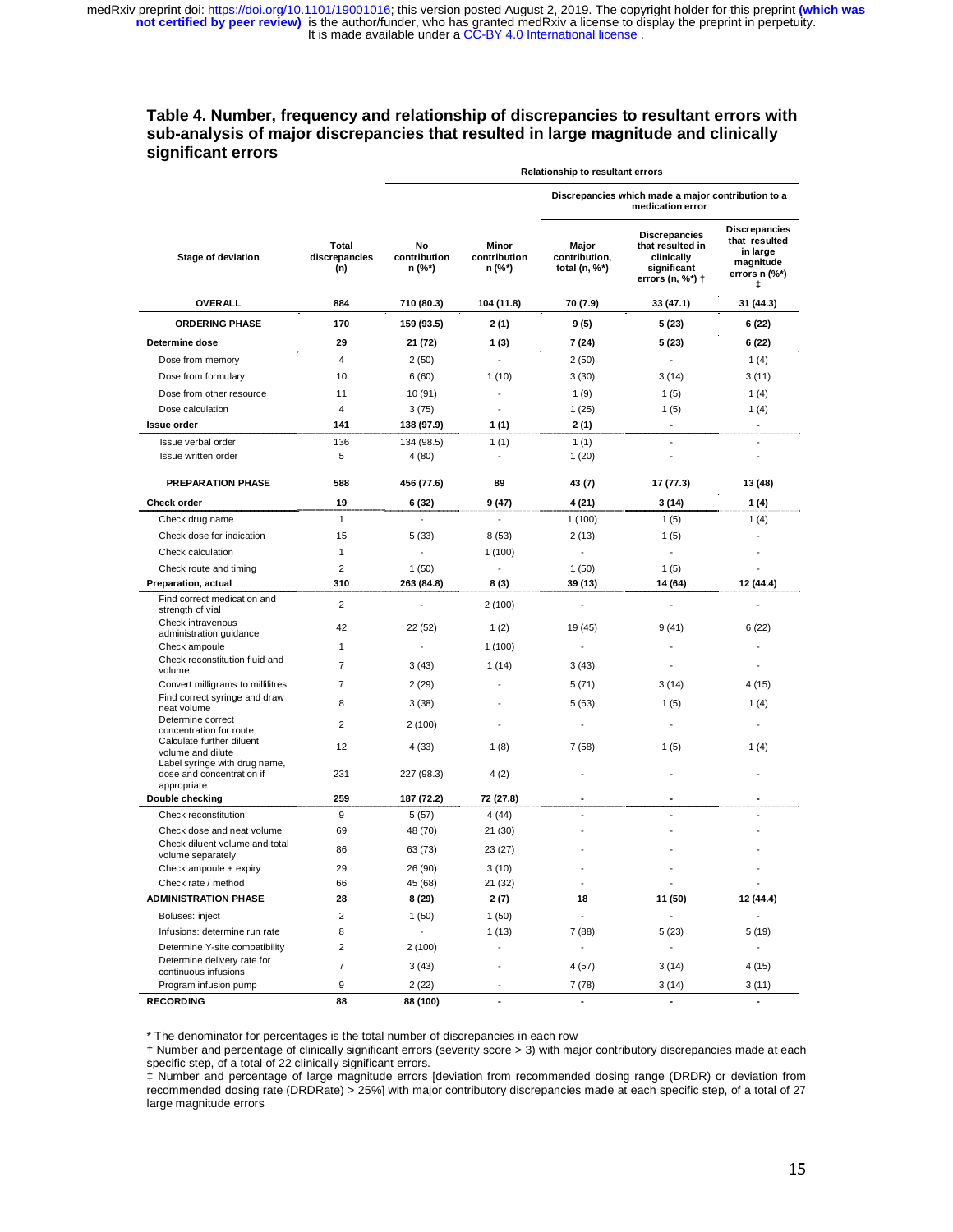### *Errors and discrepancies during medication preparation*

During medication preparation, 310 discrepancies were observed, representing 35% of all observed discrepancies. These contributed to one medication error involving the wrong drug, ten dose errors and 20 diluent or dilution errors. The retrieval of preparation and administration information from the online IV medications guide was the step mostly likely to contribute to medication errors during medication preparation, with 42 discrepancies (19 major contribution to a medication error, one minor), resulting in nine clinically significant medication errors (severity score > 3). The retrieval of incorrect information and taking an excessively long time to identify the correct information within the guidance were the most common discrepancy error modes.

There were seven discrepancies when converting milligrams to millilitres of undiluted drug, and 18 discrepancies (six making a major contribution) when, after having made the correct calculations, nurses withdrew either the incorrect amount of undiluted drug or the incorrect amount of diluent into the syringe.

## *Double-checking*

Overall, 259 discrepancies were observed during the double-checking phase, 72 (28%) of which made a minor contribution to a medication error. Checking the route and method (e.g. infusion or bolus) of administration was the most frequently omitted.

We observed 29 medication errors that were made during medication ordering and preparation but had not been yet administered to the patient at the point of double checking. These errors were thus potentially 'interceptable' but all ultimately reached the patient. Of these errors, in 14 cases, the double-checking interaction between the nurses included the incorrect step, but failed to identify it as incorrect.

## *Errors and discrepancies during the administration phase*

Of all observed discrepancies, only 28 (3%) occurred during administration. These resulted in 11 wrong rate errors (five moderate, two severe), nine wrong method errors (three moderate, one severe) and one severe wrong time error. Discrepancies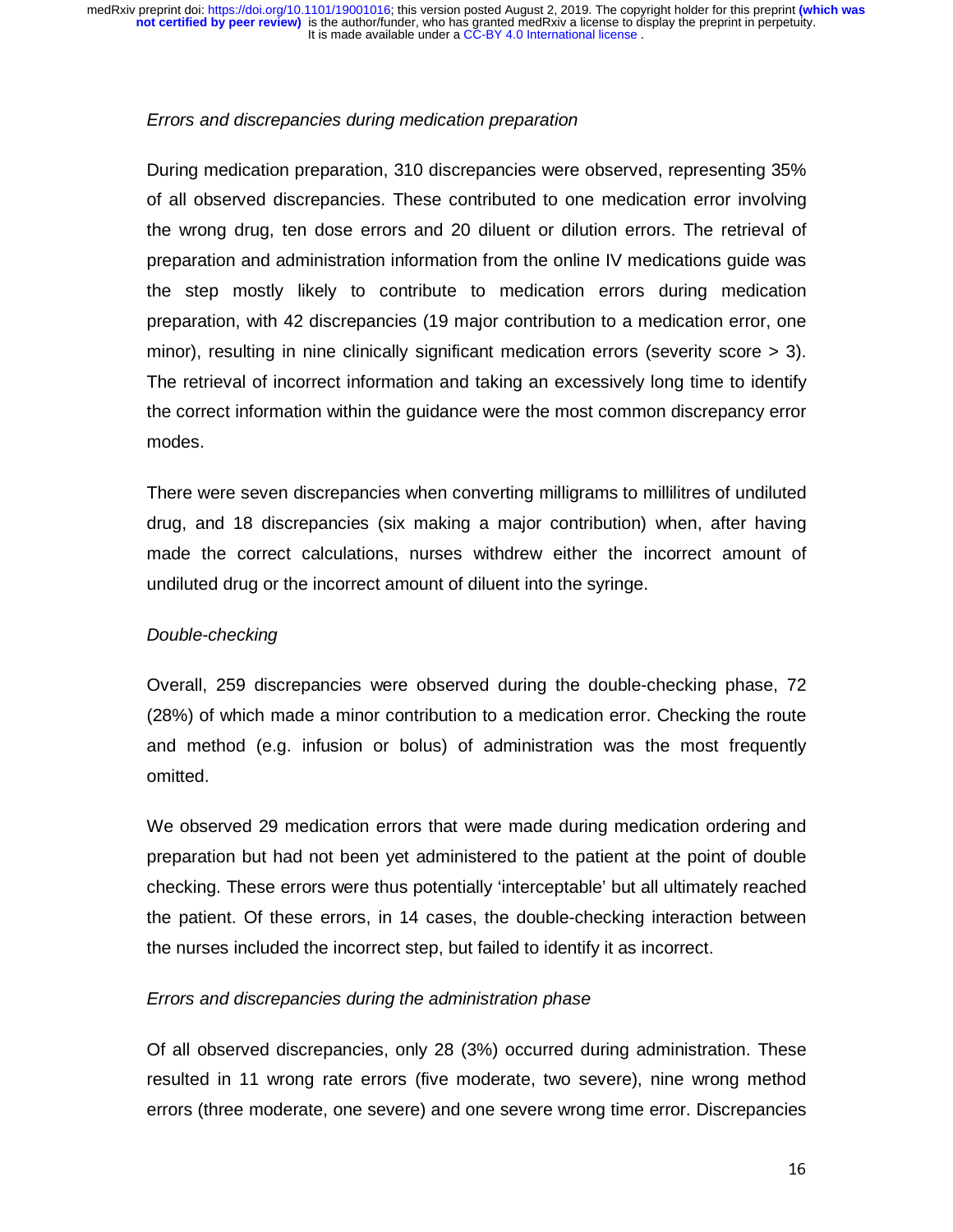during the administration phase constituted a third of all discrepancies that made a major contribution to a clinically significant error.

Infusions in particular were prone to administration errors. Of the 17 discrepancies observed during infusion rate calculations or when programming the infusion pump for intermittent infusions, 14 were of major consequence, and accounted for 23% of all clinically severe errors. Seven discrepancies (four making a major contribution to a medication error) occurred when determining the delivery rate for continuous infusions.

## **Discussion**

-<br>i<br>i<br>t This prospective observational study is the first in paediatric emergency medicine to include a quantitative HRA, allowing identification of the task discrepancies with the greatest contribution to medication error. We identified at least one medication error in all 15 simulations, and a large magnitude or clinically significant error in 12 of these.

## Comparison with previous literature

 Historical heterogeneity of the definitions of medication error and the variability in reporting metrics make comparison with previous literature difficult.<sup>20,21</sup> Additionally, there are few simulated studies and no relevant clinical studies in paediatric resuscitation, making comparator data scarce.

Prescribing error rates in the emergency setting have been reported to be 10.1% and 16%  $22,23$  of all orders; our study reports a lower rate of 5%, although this difference may be at least partly due to different error definitions. Our study instead suggests that preparation and administration errors may be more common. Other simulated studies have reported error rates for the administration of intravenous bolus medication of between 15.5% and 26.5%  $3,4,24$ ; in our study, it was 31%. The referenced studies, however, reported only on dose errors, and not any other medication error types. Only seven out of the 24 medication errors we observed for bolus doses were dose errors. Medications given by intermittent infusion were the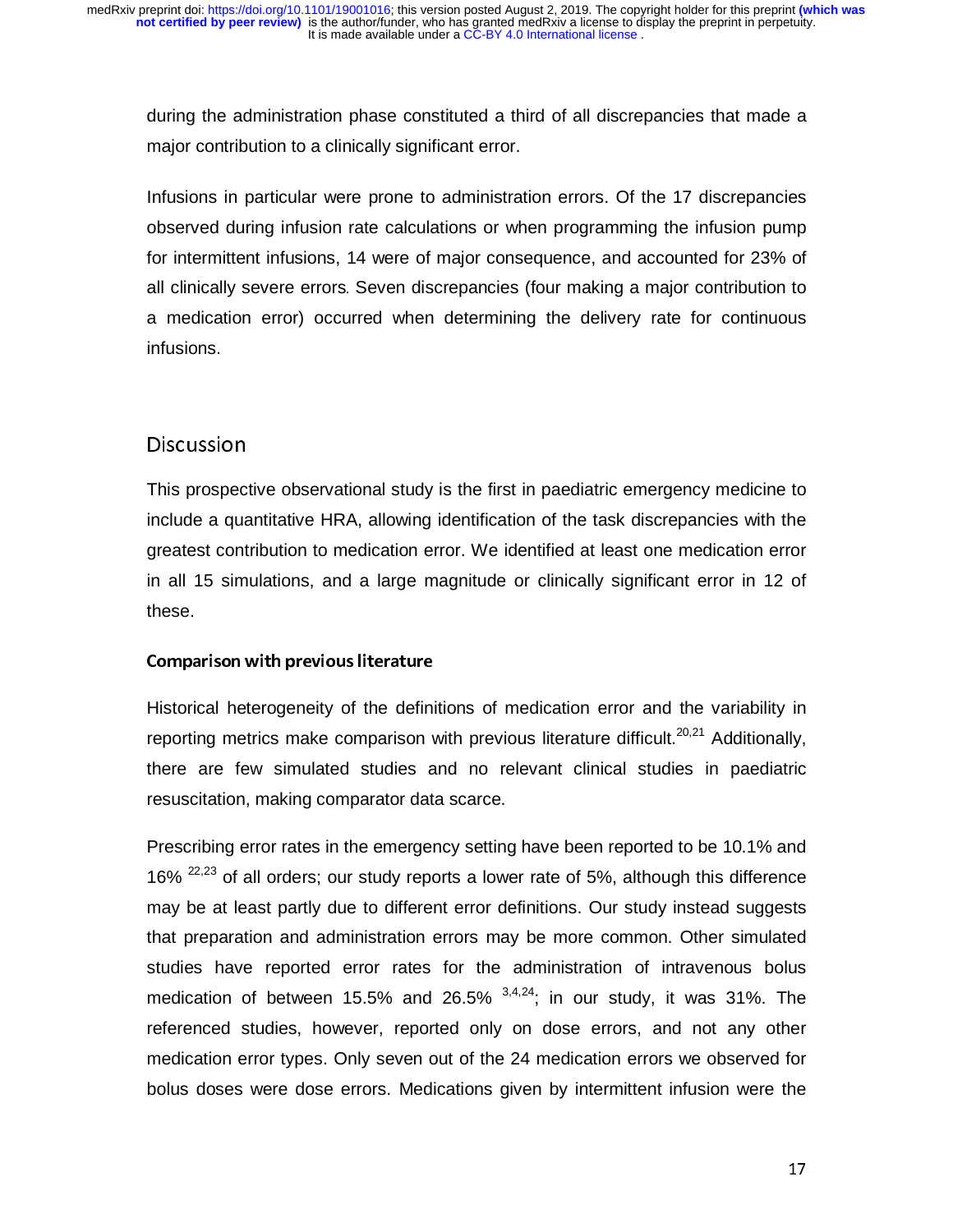most error-prone in our study. There are no studies that investigate emergency administration of intermittent infusions in sufficient detail to provide a basis against which to compare this finding.

Medications given by continuous infusion are potentially the most complicated in paediatric emergencies. In addition to the preparation steps for intermittent infusions, staff generally have to convert infusion rates in milligrams or micrograms per kilogram per minute to infusion rates of millilitres per hour. A recent trial of a digital application reported errors in 70% of continuous vasopressor infusions  $5$  in the control arm. However, despite the increased cognitive demand, we observed the lowest incidence of medication error for continuous infusions, at 18%. Administration of continuous infusions in our hospital seemed to be relatively well supported by an online / paper tool  $^{25}$ .

### Implications for research and practice

-<br>|<br>|<br>|<br>| This study highlights the need for research to optimise clinicians' use of electronic resources containing medication preparation and administration information. We were not able to pinpoint the precise steps at which the current electronic intravenous medications guidance system in the study hospital proved vulnerable to misinterpretation. Research to further understand the steps that need attention may serve as a useful basis from which to refine, and if needed, redesign such systems.

This study reaffirms that performing complex arithmetic in high-stress clinical environments is a considerable contributor to medication error.<sup>26</sup> With the purpose of addressing medication safety in paediatric resuscitation, the literature has been dominated by studies looking at 'resuscitation aids', most commonly length-based tapes.<sup>16,27,28</sup> These aids couple weight estimation with a suggested dose for a limited number of medications, but without providing preparation and administration support. It is not likely that length-based tapes would have decreased the rate of medication error in this study. Further clinical research is required to determine the effectiveness of new digital tools that do support preparation and administration, such as those that have shown promising results in simulated studies.  $5.29$ 

Human factors methods have been used in other high-risk industries to define system vulnerabilities for building safer systems. By using quantitative HRA, this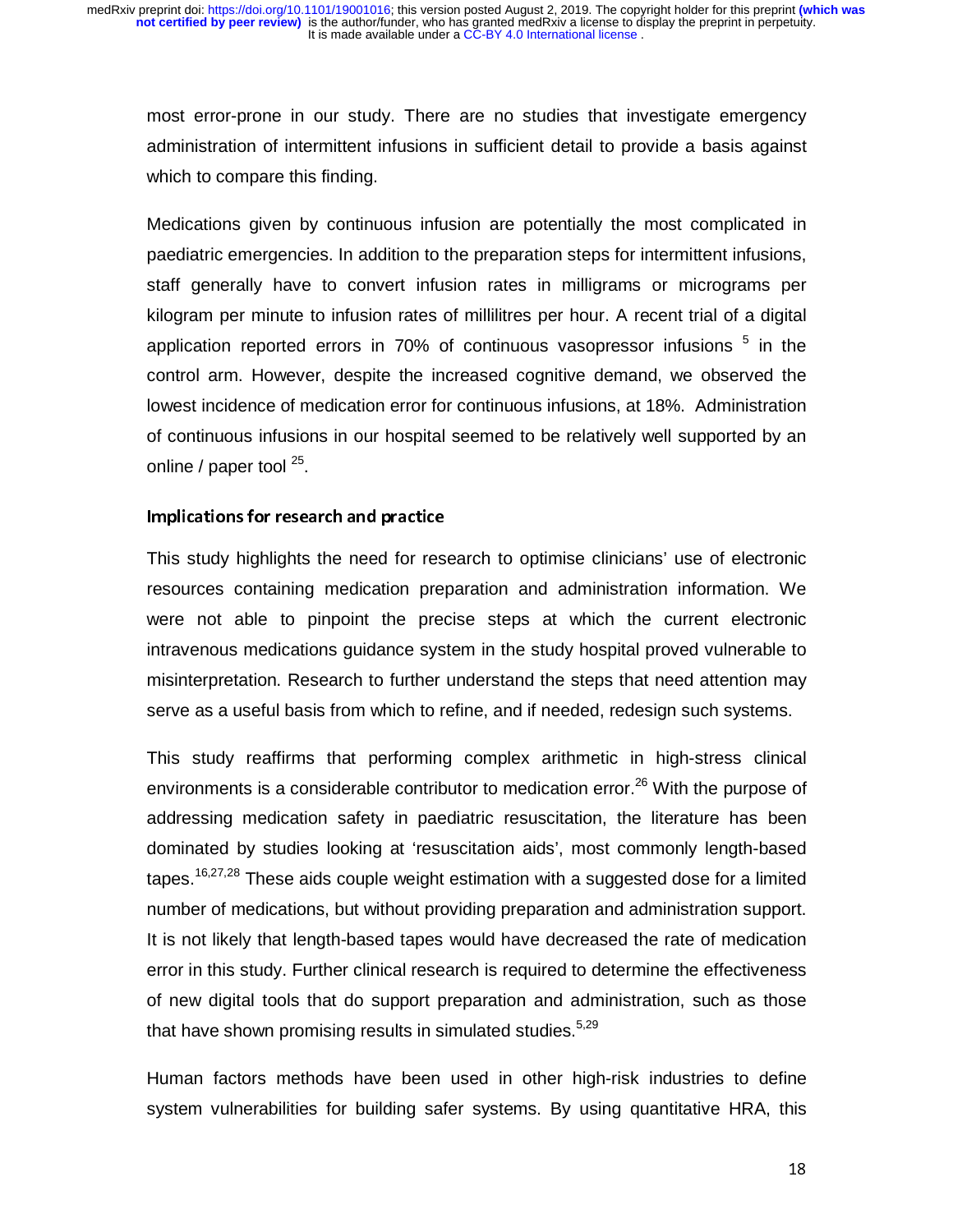study provides evidence for the prioritisation of research efforts directed towards new interventions to address the most important system weaknesses.

In terms of implications for practice, one of the most unexpected findings in this investigation was the uncovering of 'purely mechanical' task discrepancies resulting in medication errors. During drug preparation, clinicians were observed drawing up incorrect volumes of medications or diluents even though all calculations were correct. This suggests that efforts seeking to address medication safety in cognitively demanding environments using clinical education strategies or contemporary technologies must do so without disregarding the seemingly 'simplest' aspects of drug preparation. The reliability of information exchanges between healthcare professionals similarly needs improvement. Verbal medication orders in particular are inconsistent and error-ridden. Particular attention should be paid to medication orders given verbally in the emergency setting, using approaches such as the recipient verbally confirming the medication and dose being prepared. More importantly however, there is an urgent need for research to explore how to bring greater effectiveness to checking and double-checking more broadly. These are steps intended to defend patients from error, but which are too often ineffective.

## Conclusions

(trrv Overall, we identified errors in 29% of all simulated medication administrations, only two of which were detected by participants, with 40% of these likely to result in moderate or severe harm. HRA revealed a number of error-prone steps, many of which occurred during preparation and administration of correctly ordered medications. The task most likely to result in erroneous medication administration was ineffective retrieval of correct medication preparation and administration instructions from intravenous medication guidance.

This study has highlighted an urgent need to optimise existing systems and to commission new approaches to increase the reliability of human interactions with the emergency medication administration process.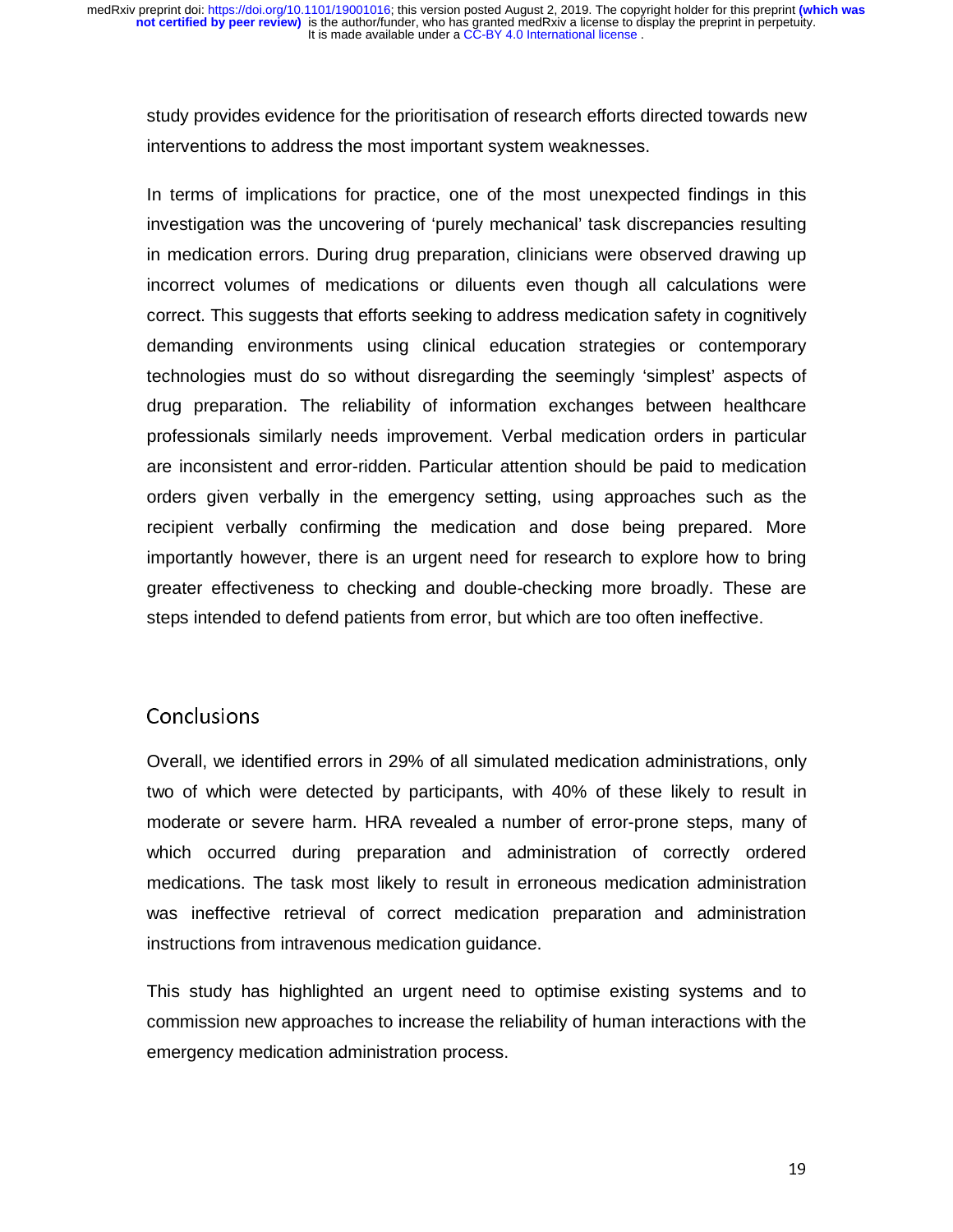# Acknowledgements

|<br>|<br>|<br>|<br>|-We would like to thank all clinical staff who participated in the simulations. It is our hope that the enthusiasm and extraordinary open-mindedness our dedicated and deeply competent colleagues demonstrated in making this study possible will lead to safer systems and innovations in paediatric medication safety.

This study was funded by the NIHR-Imperial Patient Safety Translational Research Centre, with infrastructure support from the NIHR Imperial Biomedical Research Centre. Support was also received from the Resuscitation Council (UK).

**Ethical approval:** The Health Research Authority approved this study.

# Conflicts of interest

The Helix Centre at Imperial College London is leading an effort in collaboration with the British National Formulary developing digital tools in an attempt to improve paediatric medication safety. NA has written two patents describing syringe labelling techniques in medication safety. BDF supervises a PhD student part funded by a supplier of hospital electronic health record systems, and has received funding from Pfizer for delivering teaching at a one-off symposium on medication safety.

We confirm that we have given due consideration to the protection of intellectual property associated with this work and that there are no impediments to publication, including the timing of publication, with respect to intellectual property. In so doing we confirm that we have followed the regulations of our institution concerning intellectual property.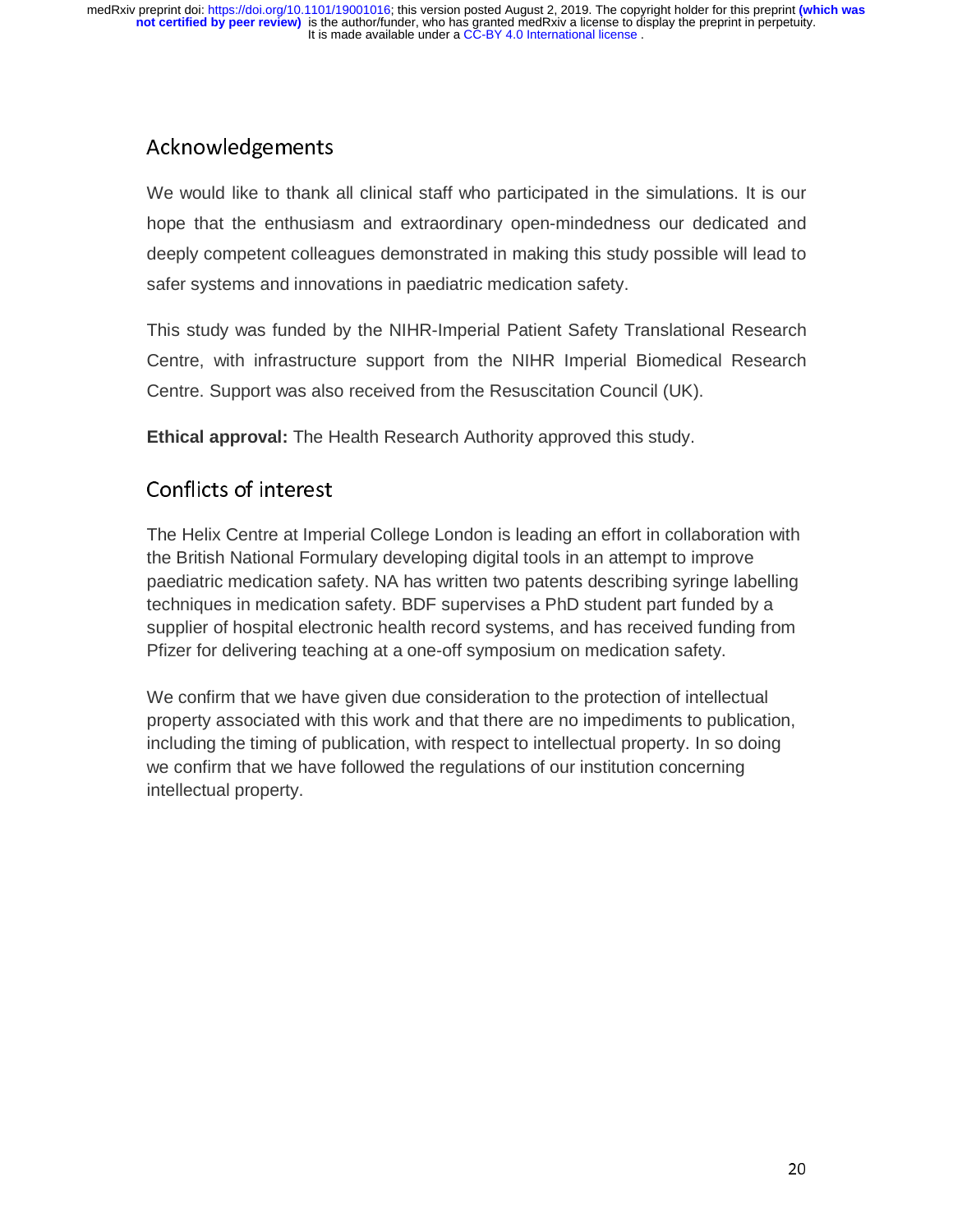# References

- 
- 
- 2. World Health Organization. Medication without harm. *B World Health Organ*.<br>2017;95(5):317-317.<br>2. Wong IC, Ghaleb MA, Franklin BD, Barber N. Incidence and nature of dosing er<br>paediatric medications: a systematic review Wong IC, Ghaleb MA,<br>paediatric medicatior<br>Kozer E, Seto W, Verj<br>medication errors du<br>department. *Bmj*. 201<br>Moreira ME, Hernand<br>Syringes Decrease Tir paediatric medications: a systematic review. *Drug Saf.* 2004;27(9):661-670.<br>
2. Kozer E, Seto W, Verjee Z, et al. Prospective observational study on the incidence of<br>
medication errors during simulated resuscitation in a
- paediatric medications: a systematic review. Drug Saf. 2004,27(9):661-670.<br>Kozer E, Seto W, Verjee Z, et al. Prospective observational study on the incidential<br>medication errors during simulated resuscitation in a paediatr medication errors during simulated resuscitation in a paediatric emergency<br>
department. *Bmj.* 2004;329(7478):1321.<br>
4. Moreira ME, Hernandez C, Stevens AD, et al. Color-Coded Prefilled Medication<br>
Syringes Decrease Time t
- department. *Bmj.* 2004;329(7478):1321.<br>Moreira ME, Hernandez C, Stevens AD, et al. Color-Coded Prefilled Medicati<br>Syringes Decrease Time to Delivery and Dosing Error in Simulated Emergenc<br>Department Pediatric Resuscitatio department. Bmj. 2004,325(7478):1321.<br>Moreira ME, Hernandez C, Stevens AD, e<br>Syringes Decrease Time to Delivery and D<br>Department Pediatric Resuscitations. Ann<br>Siebert JN, Ehrler F, Combescure C, et al.<br>Drug Delivery and Me Syringes Decrease Time to Delivery and Dosing Error in Simulated Emergency<br>Department Pediatric Resuscitations. Ann Emerg Med. 2015;66(2):97-106.e103<br>5. Siebert JN, Ehrler F, Combescure C, et al. A Mobile Device App to Red Syringes Decrease Time to Delivery and Dosing Error in Simulated Emergency<br>Department Pediatric Resuscitations. Ann Emerg Med. 2015;66(2):97-106.e103.<br>Siebert JN, Ehrler F, Combescure C, et al. A Mobile Device App to Reduc
- Drug Delivery and Medication Errors During Simulated Pediatric Cardiopulmonary<br>Resuscitation: A Randomized Controlled Trial. *J Med Internet Res.* 2017;19(2).<br>Stucki C, Sautter AM, Wolff A, Fleury-Souverain S, Bonnabry P. Five Delivery and Medication Errors During Simulated Pediatric Cardiopulmonary<br>
Resuscitation: A Randomized Controlled Trial. *J Med Internet Res.* 2017;19(2).<br>
Stucki C, Sautter AM, Wolff A, Fleury-Souverain S, Bonnabry P Resuscitation: A Randomized Controlled Trial. J Med Internet Res. 2017;19(2).<br>Stucki C, Sautter AM, Wolff A, Fleury-Souverain S, Bonnabry P. Accuracy of<br>preparation of i.v. medication syringes for anesthesiology. Am J Heal Resuscitation: A Randomized Controlled Trial. 3 Med Internet Res. 2017;19(2).<br>Stucki C, Sautter AM, Wolff A, Fleury-Souverain S, Bonnabry P. Accuracy of<br>preparation of i.v. medication syringes for anesthesiology. Am J Heal
- 
- Freman Proman of i.v. medication syringes for anesthesiology. Am J Health-Syst<br>2013;70(2):137-142.<br>Reason J. Human Error. Cambridge: University of Cambridge; 1990.<br>8. Embrey D. Application of SHERPA to Predict and Prevent preparation of i.v. medication symiges for anesthesiology. Am J Health-Syst Pharm.<br>2013;70(2):137-142.<br>Reason J. Human Error. Cambridge: University of Cambridge; 1990.<br>Embrey D. Application of SHERPA to Predict and Prevent
- Devices. Paper presented at: International Symposium on Human Factors and<br>Ergonomics in Healthcare: Advancing the cause2014.<br>Lyons M AS, Woloshynowych M, Vincent C. Human reliability analysis in healt!<br>A review of techniqu 7. Reason J. Miman Error. Cambridge: Oniversity of Cambridge, 1990.<br>
8. Embrey D. Application of SHERPA to Predict and Prevent Use Error i<br>
Devices. Paper presented at: International Symposium on Human Fa<br>
Ergonomics in He Bevices. Paper presented at: International Symposium on Human Factors and<br>Ergonomics in Healthcare: Advancing the cause2014.<br>Uyons M AS, Woloshynowych M, Vincent C. Human reliability analysis in health<br>A review of techniqu Ergonomics in Healthcare: Advancing the cause2014.<br>Lyons M AS, Woloshynowych M, Vincent C. Human reliability analysis in health<br>A review of techniques. *International Journal of Risk & Safety in Medicine*.<br>2004;16:223-237. Lyons M AS, Woloshynowych M, Vincent C. Human re<br>A review of techniques. *International Journal of Risk &*<br>2004;16:223-237.<br>Kirwan B AL. *A guide to task analysis*. London: Taylor<br>Authority NOPSaEM. HUMAN RELIABILITY ANALY 9. Lyon M M B Atten (1991) M M Andrea Methanics M A review of techniques. International Journal of Risk & Safety in Medicine.<br>
2004;16:223-237.<br>
10. Kirwan B AL. A guide to task analysis. London: Taylor and Francis; 1992.<br>
- 
- Kirwan B AL. *A gui*<br>Authority NOPSaE<br><u>https://www.nops</u><br>Lane R, Stanton N,<br>administration err<br>Phipps D, Meakin (<br>practice: insights f 11. Authority NOPSaEM. HUMAN RELIABILITY ANALYSIS. 2018;<br>
https://www.nopsema.gov.au/resources/human-factors/human-reliabil<br>
12. Lane R, Stanton NA, Harrison D. Applying hierarchical task analysis to me<br>
administration err
- https://www.nopsema.gov.au/resources/human-factors/human-reliability-analysis/<br>Lane R, Stanton NA, Harrison D. Applying hierarchical task analysis to medication<br>administration errors. *Applied ergonomics*. 2006;37(5):669-6
- https://www.nopsema.gov.au/resources/human-factors/h<br>12. Lane R, Stanton NA, Harrison D. Applying hierarchical task a<br>administration errors. Applied ergonomics. 2006;37(5):669-<br>13. Phipps D, Meakin GH, Beatty PC, Nsoedo C,
- Lane R, Stanton NA, Harrison D. Applying hierarchical task analysis to medication<br>administration errors. Applied ergonomics. 2006;37(5):669-679.<br>Phipps D, Meakin GH, Beatty PC, Nsoedo C, Parker D. Human factors in anaesthe
- 11. Lane R, Standard Marchine R, Standard Marian China R, Bandministration errors. Applied ergonomics. 2006;37(5):669-679.<br>
13. Phipps D, Meakin GH, Beatty PC, Nsoedo C, Parker D. Human factors in anaesthet<br>
practice: insi administration errors. Applied ergonomics. 2000;37(3):669-679.<br>Phipps D, Meakin GH, Beatty PC, Nsoedo C, Parker D. Human fac<br>practice: insights from a task analysis. *Br J Anaesth*. 2008;100(3):<br>Joice P, Hanna GB, Cuschier practice: insights from a task analysis. *Br J Anaesth*. 2008; 100(3): 333-343.<br>
14. Joice P, Hanna GB, Cuschieri A. Errors enacted during endoscopic surgery-a human<br>
reliability analysis. Appl Ergon. 1998; 29(6): 409-414. practice: insights from a task analysis. Br J Amestin: 2008, 100(3):333-343.<br>Joice P, Hanna GB, Cuschieri A. Errors enacted during endoscopic surgery-<br>reliability analysis. Appl Ergon. 1998;29(6):409-414.<br>Lyons I, Furniss 14. Is. Internal Findings and Engine P, Hanna Teliability analysis. Appl Ergon. 1998; 29(6): 409-414.<br>
15. Lyons I, Furniss D, Blandford A, et al. Errors and discrepancies in the administration<br>
of intravenous infusions: a reliability analysis. Appl Ergon. 1998,29(0):409-414.<br>Lyons I, Furniss D, Blandford A, et al. Errors and disc<br>of intravenous infusions: a mixed methods multihos<br>Qual Saf. 2018.<br>Shah AN, Frush K, Luo X, Wears RL. Effect of
- 15. Under the specifical observational study. BMJ<br>
16. Shah AN, Frush K, Luo X, Wears RL. Effect of an intervention standardization system<br>
16. Shah AN, Frush K, Luo X, Wears RL. Effect of an intervention standardization s *Qual Saf.* 2018.<br>
Shah AN, Frush K, Luo X, Wears RL. Effect of an intervention standardization system<br>
on pediatric dosing and equipment size determination: a crossover trial involving<br>
simulated resuscitation events. Arc Qual Saf. 2018.<br>
Shah AN, Frush K, Luo X, Wears RL. Effect of an intervention standardization system<br>
on pediatric dosing and equipment size determination: a crossover trial involving<br>
simulated resuscitation events. Arch 16. In the mediatric dosing and equipment size determination: a crossover trial involving<br>
16. Simulated resuscitation events. Arch Pediatr Adolesc Med. 2003;157(3):229-236.<br>
17. Garfield S, Reynolds M, Dermont L, Franklin
- 
- 11. The controlling errors: a systematic review. *Drug Saf.* 2013;36(12):1151-1157.<br>
18. Dean BS, Barber ND. A validated, reliable method of scoring the severity of<br>
medication errors. Am J Health Syst Pharm. 1999;56(1):57
- on pediatric dosing and equipment size determinated resuscitation events. Arch Pediatr Adolesc Med. 2003;157(3):229-236.<br>Garfield S, Reynolds M, Dermont L, Franklin BD. Measuring the severity of<br>prescribing errors: a syste simulated resuscitation events. Arch Pediatr Adolesc Med. 2003,137(3):223-236.<br>Garfield S, Reynolds M, Dermont L, Franklin BD. Measuring the severity of<br>prescribing errors: a systematic review. *Drug Saf.* 2013;36(12):1151 Dean BS, Barber ND. A validated, reliable method of scoring the severity of<br>medication errors. *Am J Health Syst Pharm.* 1999;56(1):57-62.<br>Embrey D. SHERPA: A systematic human error reduction and prediction approach<br>Paper medication errors. Am J Health Syst Pharm. 1999;56(1):57-62.<br>
19. Embrey D. SHERPA: A systematic human error reduction and prediction app<br>
Paper presented at: International Topical Meeting Advances in Human Fact<br>
19. Paper medication errors. Am J Health Syst Pharm. 1999;56(1):37-62.<br>Embrey D. SHERPA: A systematic human error reduction and p<br>Paper presented at: International Topical Meeting Advances in Paper presented at: International Topical Meeting Advances in Human Factors in Paper presented at: International Topical Meeting Advances in Human Factors in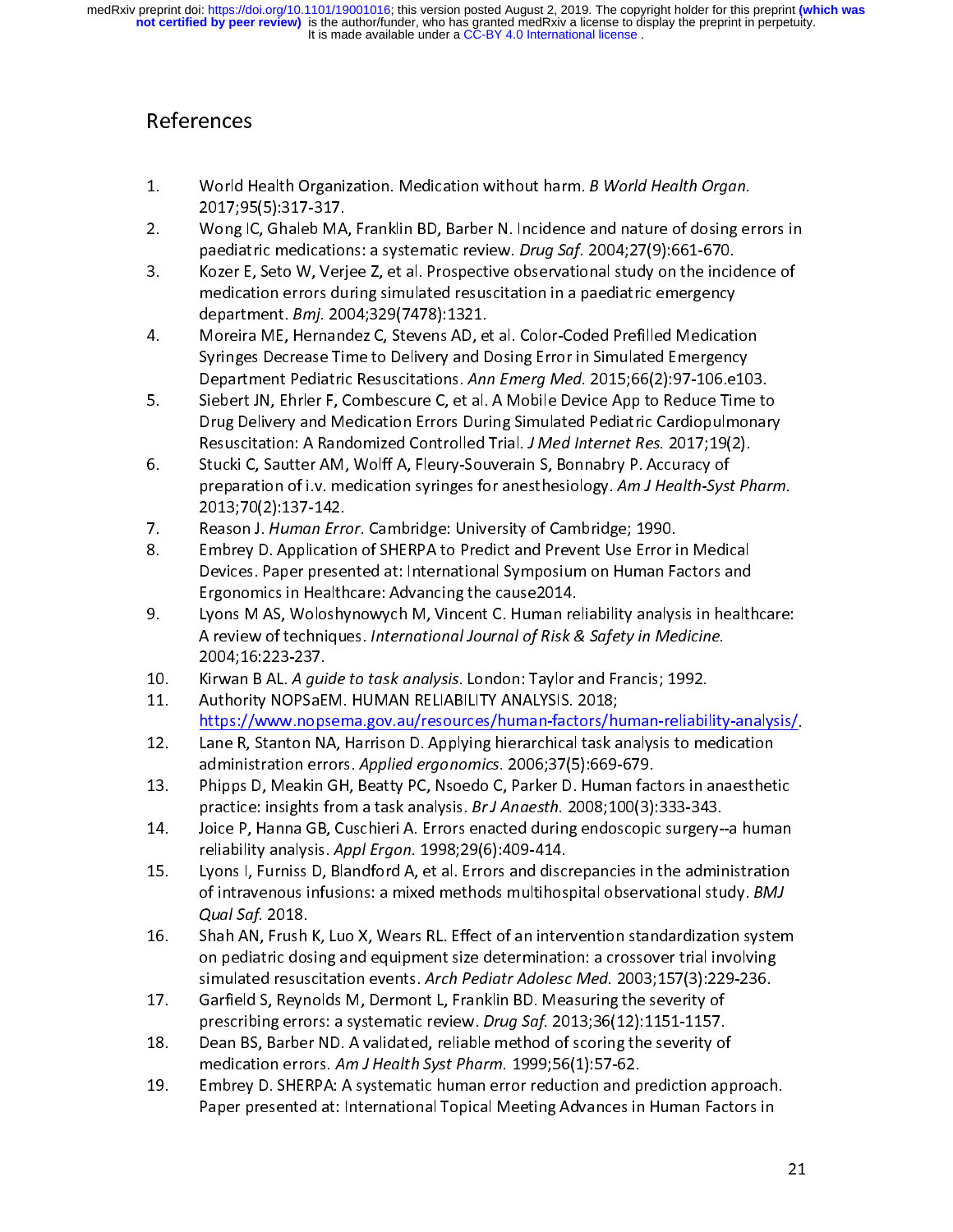- 
- Tennessee, IL.<br>
McLeod MC, Barber N, Franklin BD. Methodological variations and their effects on<br>
reported medication administration error rates. *BMJ Qual Saf.* 2013;22(4):278-289<br>
Lisby M, Nielsen LP, Brock B, Mainz J. H McLeod MC, B<br>McLeod MC, B<br>reported medi<br>Lisby M, Nielse<br>systematic lite<br>2010;22(6):507<br>Kozer E, Scolni<br>in pediatric em 21. McChemical McChemical McChemic Provides. BMJ Qual Saf. 2013;22(4):278-289<br>21. Lisby M, Nielsen LP, Brock B, Mainz J. How are medication errors defined? A<br>systematic literature review of definitions and characteristics. reported medication administration error rates. *BMJ Qual Saf. 2013*,22(4).278-289.<br>Lisby M, Nielsen LP, Brock B, Mainz J. How are medication errors defined? A<br>systematic literature review of definitions and characteristic 21. List of the distribution and characteristics. *Int J Qual Hea*<br>2010;22(6):507-518.<br>22. Kozer E, Scolnik D, Macpherson A, et al. Variables associated with medication<br>in pediatric emergency medicine. *Pediatrics*. 2002;1
- systematic literature review of definitions and characteristics. *Int Separmentineate*.<br>2010;22(6):507-518.<br>Kozer E, Scolnik D, Macpherson A, et al. Variables associated with medication errors<br>in pediatric emergency medici 2010;22(6):507-518.<br>Kozer E, Scolnik D, Macpherson A, et al. Variables associated with medication errors<br>in pediatric emergency medicine. *Pediatrics*. 2002;110(4):737-742.<br>Jain S, Basu S, Parmar VR. Medication errors in n
- 
- 
- 22. Iain S, Basu S, Parmar VR. Medication errors in neonates admitted in intensive care<br>23. Jain S, Basu S, Parmar VR. Medication errors in neonates admitted in intensive care<br>23. Jain S, Basu S, Parmar VR. Medication erro http://site.cats.nhs.uk/wp-content/uploads/2014/11/dgh drugcalculator v1.2.pdf.<br>Potts MJ, Phelan KW. Deficiencies in calculation and applied mathematics skills in
- unit and emergency department. *Indian J Med Sci.* 2009;63(4):145-151.<br>
24. Porter E, Barcega B, Kim TY. Analysis of medication errors in simulated pediatric<br>
resuscitation by residents. *West J Emerg Med.* 2014;15(4):486unit and emergency department. *Indian J Wed Sci.* 2009;05(4):145-151.<br>Porter E, Barcega B, Kim TY. Analysis of medication errors in simulated p<br>resuscitation by residents. *West J Emerg Med.* 2014;15(4):486-490.<br>Service C 25. Service CsAT. Electronic Drug Chart for Referring Hospitals.<br>
25. Service CsAT. Electronic Drug Chart for Referring Hospitals.<br>
26. http://site.cats.nhs.uk/wp-content/uploads/2014/11/dgh drugcalculator v1.2.ports MJ, P resuscitation by residents. West J Emerg Med. 2014,15(4):480-490.<br>Service CsAT. Electronic Drug Chart for Referring Hospitals.<br>http://site.cats.nhs.uk/wp-content/uploads/2014/11/dgh\_drugcalc<br>Potts MJ, Phelan KW. Deficienci 122. Service Contracts The Contracts Contracts Contracts Controlled Contracts Controlled Controlled Controlled Controlled Controlled Controlled Chart Form Controlled Chart Form Chart Form Chart Form Chart Form Chart Form C Fotts MJ, Phelan KW. Deficiencies in calculation and applied mathematics skills in<br>pediatrics among primary care interns. Arch Pediatr Adolesc Med. 1996;150(7):748-<br>752.<br>Fineberg SL, Arendts G. Comparison of two methods of
- 
- 92. pediatrics among primary care interns. Arch Pediatr Adolesc Med. 1996;150(7):74:<br>
27. Fineberg SL, Arendts G. Comparison of two methods of pediatric resuscitation and<br>
critical care management. Ann Emerg Med. 2008;52(1 pediatrics among primary care interns. Arch Pediatri Adolesc Med. 1996;150(7):740-<br>752.<br>Fineberg SL, Arendts G. Comparison of two methods of pediatric resuscitation and<br>critical care management. Ann Emerg Med. 2008;52(1):3 campagne DD, Young M, Wheeler J, Stroh G. Pediatric Tape: Accur<br>Medication Delivery in the National Park Service. West J Emerg Me<br>2015;16(5):665-670.<br>Damhoff HN, Kuhn RJ, Baker-Justice SN. Medication preparation in<br>emergen
- Fineberg SL, Arendts G. Comparison of two methods of pediatric resuscitation and<br>critical care management. Ann Emerg Med. 2008;52(1):35-40 e13.<br>Campagne DD, Young M, Wheeler J, Stroh G. Pediatric Tape: Accuracy and<br>Medicat critical care management. Ann Emerg Med. 2008;52(1):35-40 e13.<br>
28. Campagne DD, Young M, Wheeler J, Stroh G. Pediatric Tape: Accuracy and<br>
2015;16(5):665-670.<br>
29. Damhoff HN, Kuhn RJ, Baker-Justice SN. Medication prepara Medication Delivery in the National Park Service. West J Emerg Med.<br>
2015;16(5):665-670.<br>
Damhoff HN, Kuhn RJ, Baker-Justice SN. Medication preparation in pediatric emergencies: comparison of a web-based, standard-dose, ba Medication Delivery in the National Park Service. West J Emerg Med.<br>2015;16(5):665-670.<br>Damhoff HN, Kuhn RJ, Baker-Justice SN. Medication preparation in pe<br>emergencies: comparison of a web-based, standard-dose, bar code-e<br> Damhoff HN, Kuhn R.<br>emergencies: compai<br>and a traditional app emergencies: comparison of a web-based, standard-dose, bar code-enabled<br>and a traditional approach. J. 2014;19(3):174-181.<br>The solution of a web-based in persparation in perspective states of the state of the state of the and a traditional approach. J. 2014;19(3):174-181. and a traditional approach. J. 2014;19(3):174-181.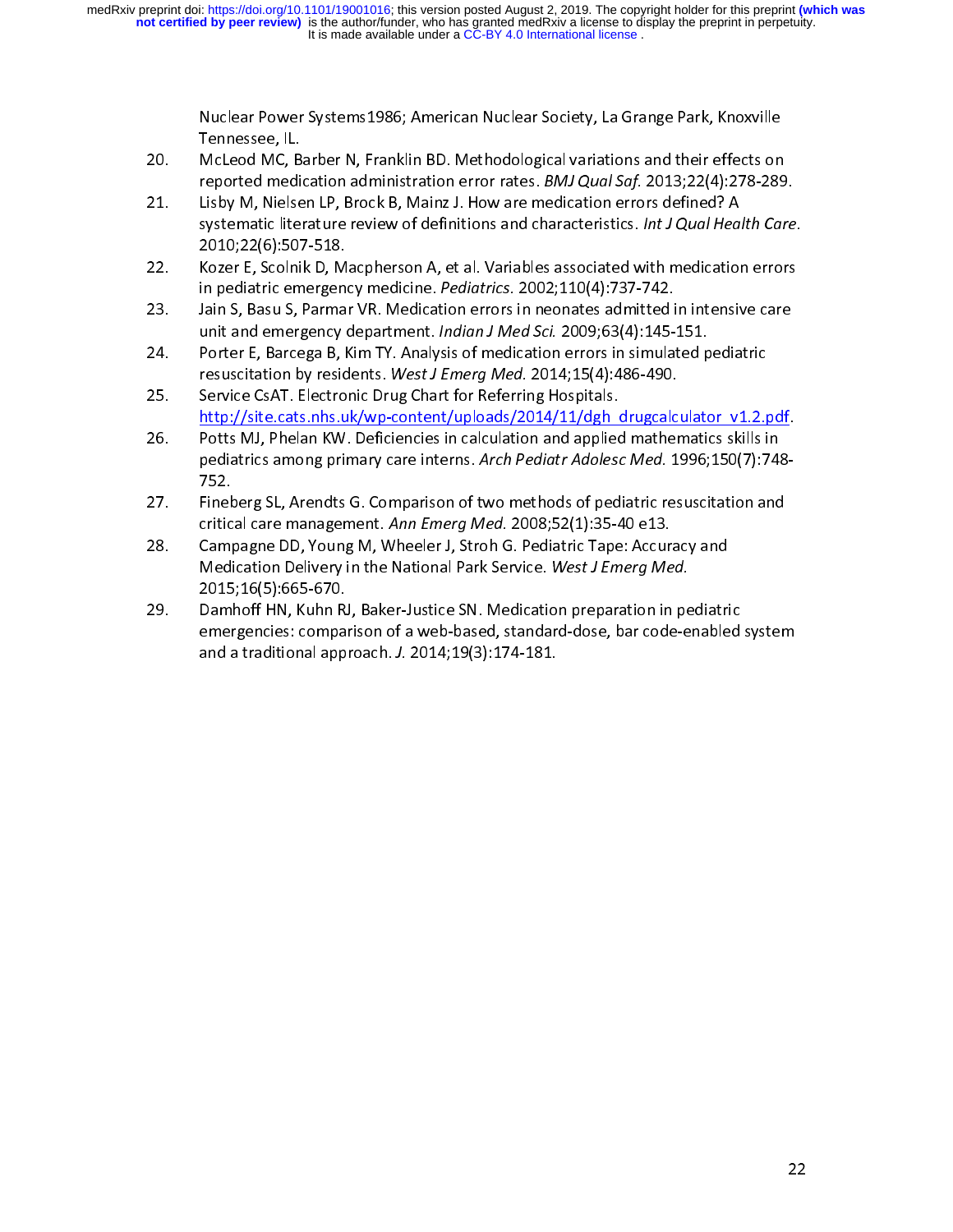

**Figure 1. Overview of study objectives and analyses** 

\*SHERPA = systematic human error reduction and prediction approach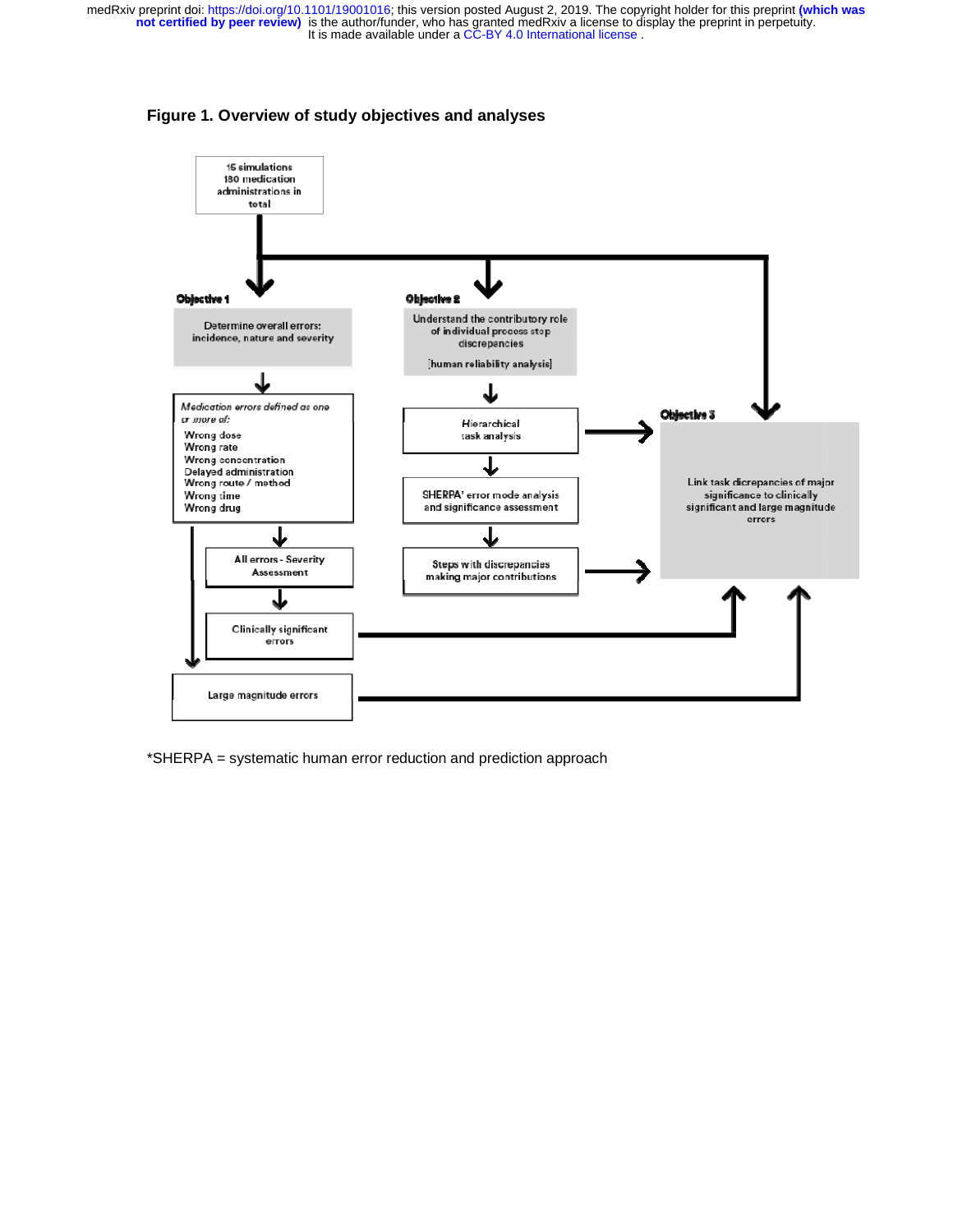

### **Figure 2. Significance-weighted heat-map of error by process step and SHERPA error mode**

medRxiv preprint doi: https://doi.org/10.1101/19001016; this version posted August 2, 2019. The copyright holder for this preprint (which was<br>not certified by peer review) is the author/funder, who has granted medRxiv a li as The copyright for this preprint that the copyright of this prepries with 2010.10.1101/1011/101/1011/1011/101<br>Buckly preprint the preprint that is prepared to the copyright of the copyright of the copyright of the copyri **not certified by peer review)** is the author/funder, who has granted medRxiv a license to display the preprint in perpetuity. . [CC-BY 4.0 International license](http://creativecommons.org/licenses/by/4.0/) It is made available under a